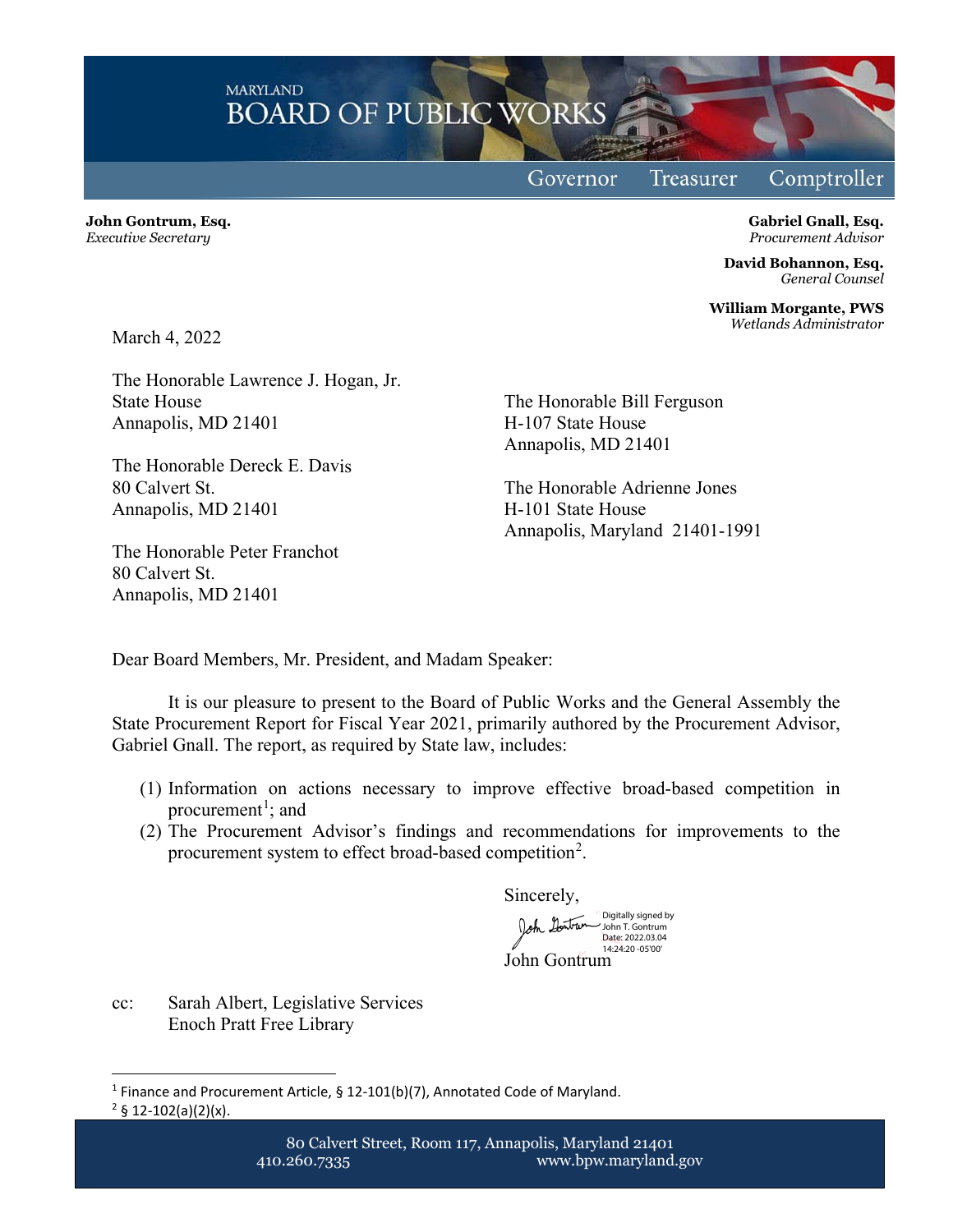# Board of Public Works STATE OF MARYLAND<br>Oard of Public Works STATE OF MARYLAND

GOVERNOR · TREASURER · COMPTROLLER

## PROCUREMENT ADVISOR'S REPORT

Gabriel Gnall, Procurement Advisor John Gontrum, Executive Secretary

Board of Public Works 80 Calvert Street Treasury Bldg, Room 117 Annapolis, Maryland 21401



bpw.maryland.gov  $F{\rm iscal\;Year}$  2021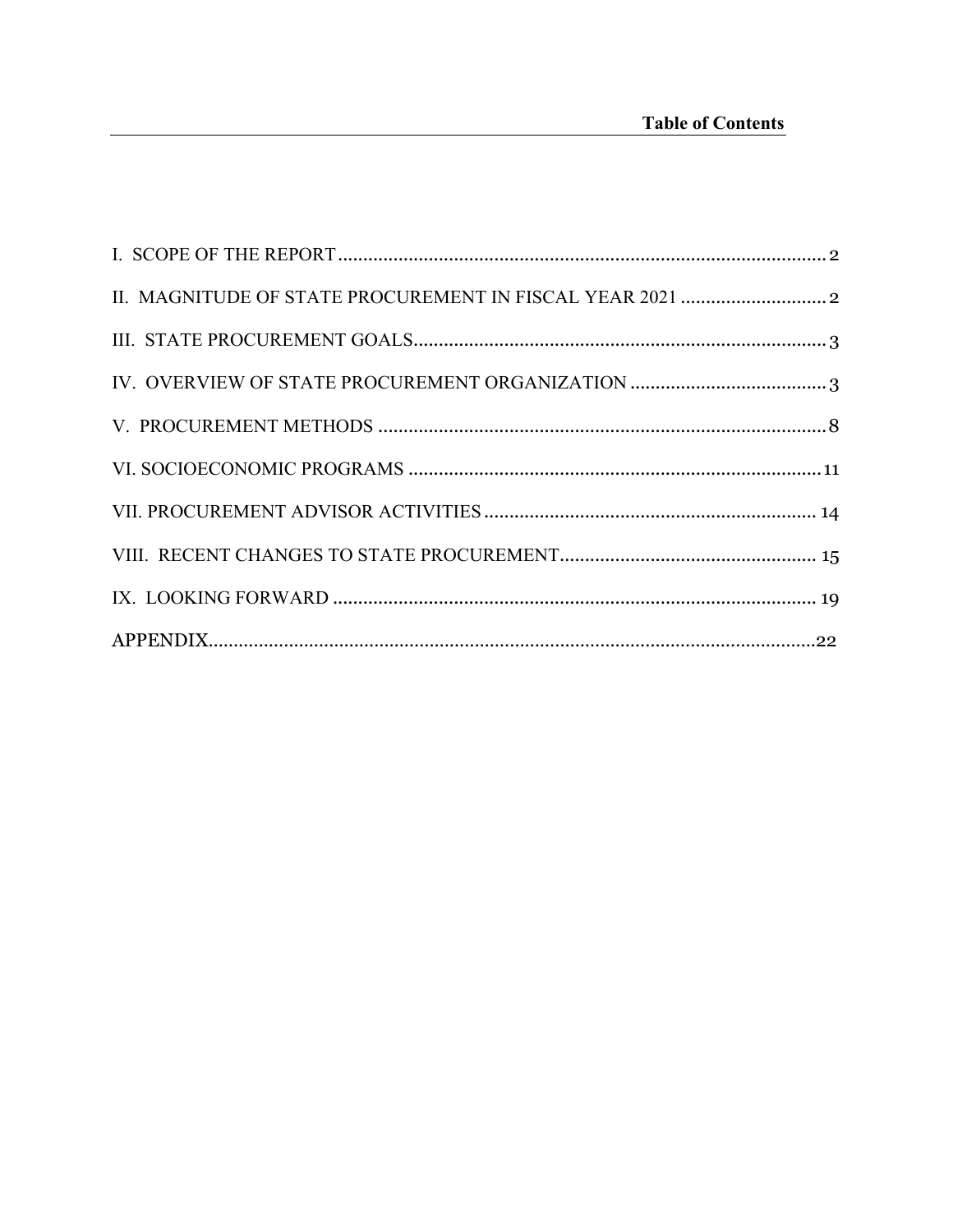#### <span id="page-3-0"></span>**I. SCOPE OF THE REPORT**

This is the Fiscal Year 2021 State Procurement Report to the Board of Public Works and the General Assembly, which, as required by State law, includes:

- (1) "Information on actions necessary to improve effective broad-based competition in procurement";<sup>[1](#page-3-2)</sup> and
- (2) The Procurement Advisor's "findings and recommendations for improvements to the procurement system" to effect broad-based competition.<sup>[2](#page-3-3)</sup>

#### <span id="page-3-1"></span>**II. MAGNITUDE OF STATE PROCUREMENT IN FISCAL YEAR 2021**

In fiscal year 2021 the State procured nearly \$8.0 billion in goods and services which was a 138.75% decrease from FY 2020. [3](#page-3-4) The State total does *not* include procurements by the University System of Maryland, Morgan State University, or St. Mary's College of Maryland.

During that same period, the Board of Public Works approved \$5.60 billion in contract awards and contract modifications. [4](#page-3-5) The Board-approved total does not include contract renewal options but does include University contracts, so the State total and Board of Public Works approved totals are not directly comparable.

|                      | <b>FY21</b><br><b>Submitted</b> | <b>FY21</b><br>Approved | Disapproved/<br><b>Deferred</b> | <b>Total</b><br><b>Dollars</b><br>(billions) |
|----------------------|---------------------------------|-------------------------|---------------------------------|----------------------------------------------|
| Contracts            | 786                             | 764                     |                                 | \$4.40                                       |
| <b>Modifications</b> | 203                             | 195                     |                                 |                                              |

Totals represent contract award and modification/change order amounts, which are the approved amounts that may be spent during the contract term.

<span id="page-3-2"></span><sup>&</sup>lt;sup>1</sup> State Finance and Procurement Article, § 12-101(b)(7), Annotated Code of Maryland. Unless otherwise noted, all statutory references in these notes will be to the State Finance and Procurement Article, Annotated Code of Maryland.

<span id="page-3-3"></span><sup>&</sup>lt;sup>2</sup> § 12-102(a)(2)(x).

<span id="page-3-4"></span><sup>&</sup>lt;sup>3</sup> The FY 2020 total was \$19.1 billion, primarily due to several multi-billion-dollar health benefits contracts renewal options approved in FY 2020, as well a significant increase in emergency procurement awards due to the COVID-19 pandemic. Source: Statewide and MDOT Advanced Purchase Inventory Control System (ADPICS).

<span id="page-3-5"></span><sup>4</sup> FY 2023 Managing For Results (MFR), Board of Public Works – FY 2021 actual data. [https://dbm.maryland.gov/Documents/MFR\\_documents/2023/Board-of-Public-Works-MFR.pdf](https://dbm.maryland.gov/Documents/MFR_documents/2023/Board-of-Public-Works-MFR.pdf)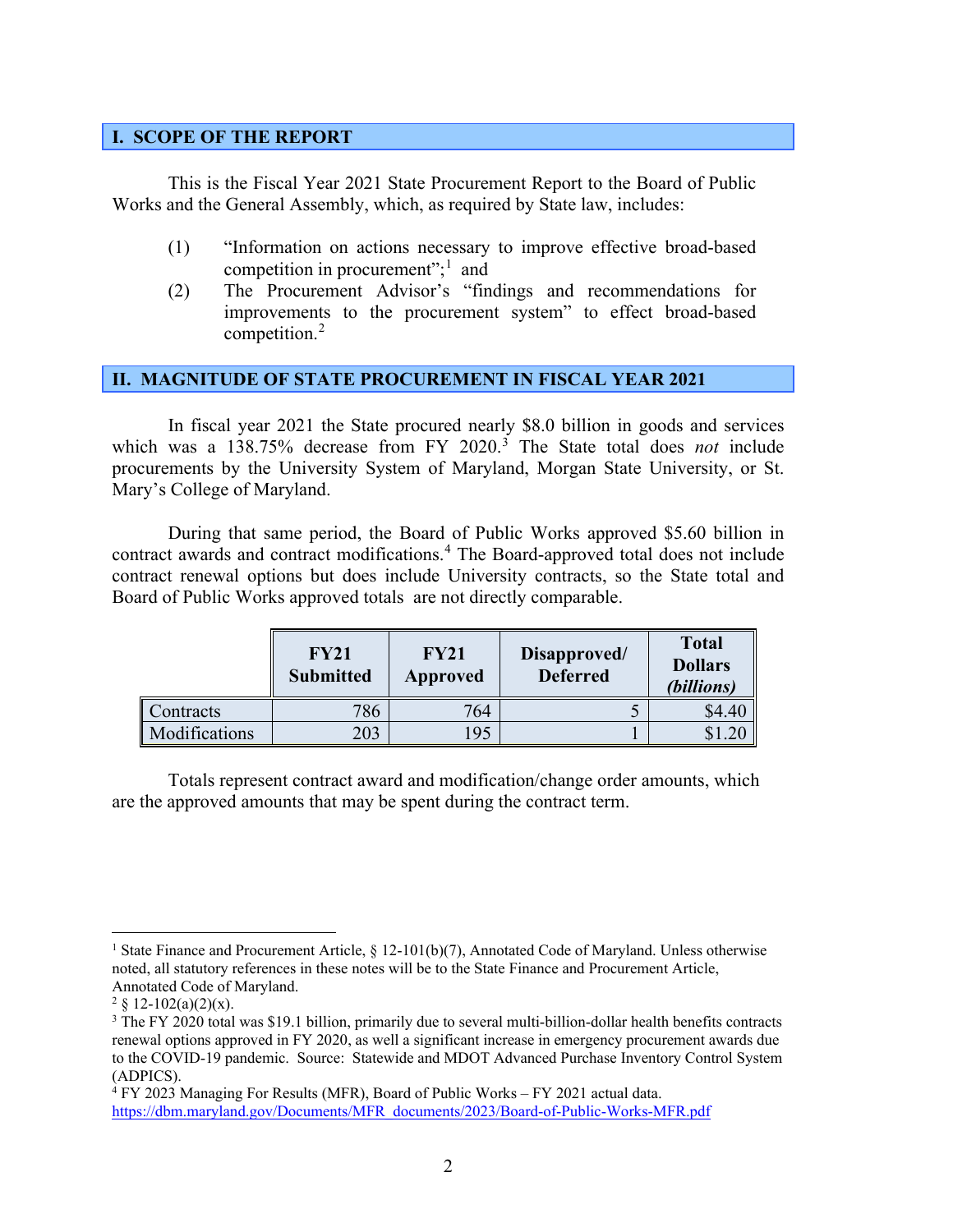#### <span id="page-4-0"></span>**III. STATE PROCUREMENT GOALS**

The General Assembly has articulated the State Procurement Law's purposes and policies as follows: [5](#page-4-2)

- 1. Providing for increased confidence in State procurement;
- 2. Ensuring fair and equitable treatment of all persons who deal with the State procurement system;
- 3. Providing safeguards for maintaining a State procurement system of quality and integrity;
- 4. Fostering effective broad-based competition in the State through support of the free enterprise system;
- 5. Promoting increased long-term economic efficiency and responsibility in the State by encouraging the use of recycled materials;
- 6. Providing increased economy in the State Procurement system;
- 7. Getting the maximum benefit from the purchasing power of the State;
- 8. Simplifying, clarifying, and modernizing the law that governs State procurement;
- 9. Allowing the continued development of procurement regulations, policies, and practices in the State; and
- 10. Promoting development of uniform State procurement procedures to the extent possible.

#### <span id="page-4-1"></span>**IV. OVERVIEW OF STATE PROCUREMENT ORGANIZATION**

*Board of Public Works***:** The Board of Public Works comprises the Governor, Treasurer, and Comptroller. The Board controls procurement by various State agencies (including direct review and approval of most State contracts exceeding \$200,000); adopts regulations (Code of Maryland Regulations [COMAR] Title 21); sets procurement policy; and establishes internal operating procedures. Board operations are directed by the Executive Secretary<sup>[6](#page-4-3)</sup> with the Board's Procurement Advisor and General Counsel serving statutorily delineated duties.<sup>[7](#page-4-4)</sup>

**NOTE CONCERNING PROCUREMENT LAW EXEMPTIONS:** The State Procurement Law exempts from its reach more than 30 agencies, programs, or transaction types. Additionally, agency- and program-enabling statutes often exempt the agency or program "from Division II of the State Finance and Procurement Law."[8](#page-4-5) While an exemption generally excludes the procurement from Board of Public Works review, an exemption also means exclusion from standardized State procedures such as: competitive procurement methods, green purchasing requirements, public notice of

<span id="page-4-2"></span> $5 \& 11 - 201(a)$ .

<span id="page-4-3"></span> $6 \times 10-201$ .

<span id="page-4-4"></span> $\frac{7}{8}$  12-102. The General Assembly created the Procurement Advisor and the General Counsel positions in 1994 as a result of a Joint Task Force on Maryland's Procurement Law. Chapter 750 (1994 Laws of Maryland).

<span id="page-4-5"></span><sup>8</sup> For example, the Maryland Health Benefit Exchange is exempt under the Insurance Article, § 31-103.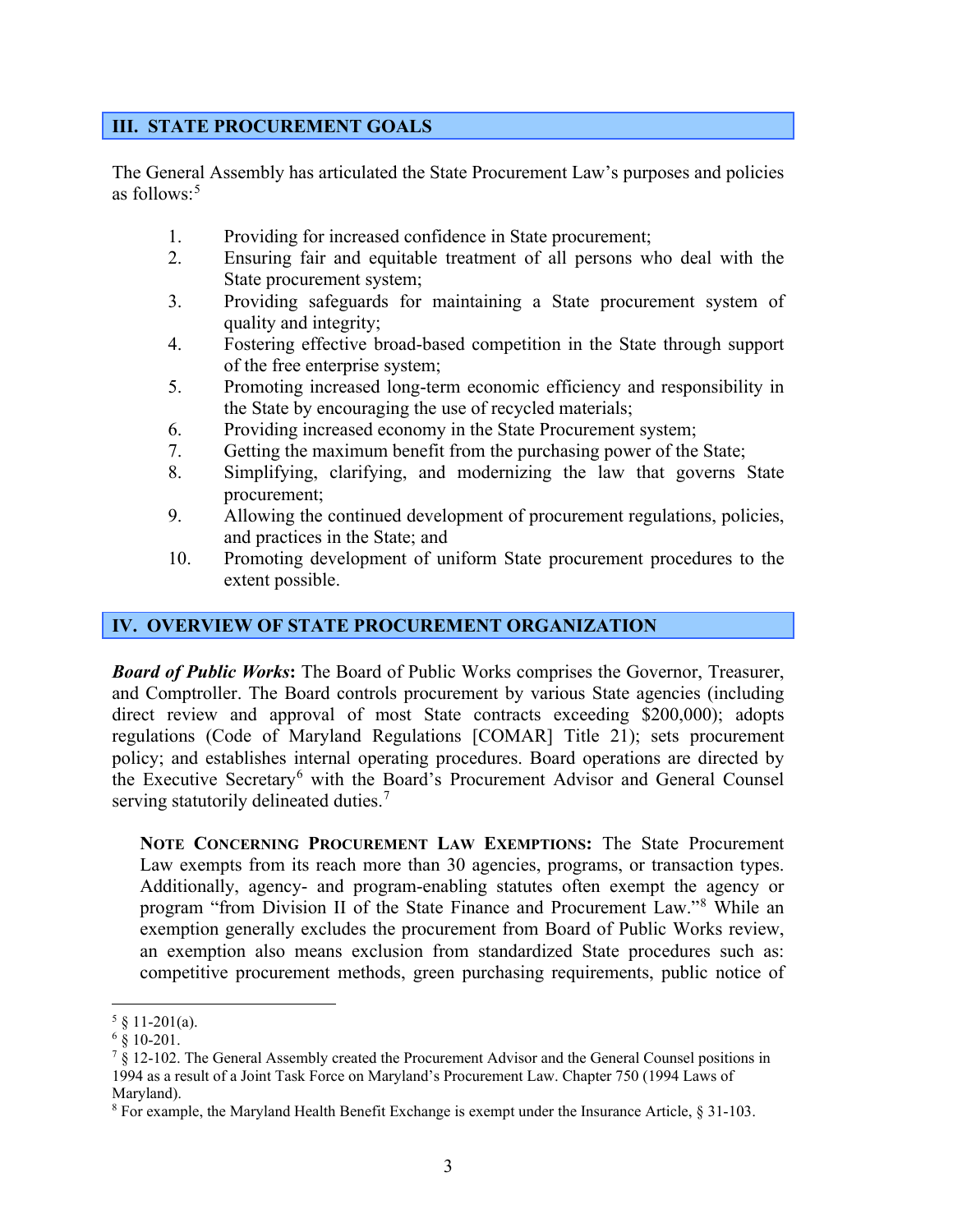solicitations and awards, and purchasing from Maryland Correctional Enterprises, Blind Industries, and Employment Works providers.<sup>[9](#page-5-0)</sup> Exemption also means further decentralization of the State's procurement process.<sup>[10](#page-5-1)</sup> A complete exemption from State procurement law is distinguished from exceptions simply from Board of Public Works review, *e.g*., the exception for procurements to construct roads, bridges, or highways. Those latter procurements are subject to Division II of the State Finance and Procurement Law but are excepted from Board of Public Works jurisdiction.<sup>[11](#page-5-2)</sup>

**NOTE CONCERNING GENERAL-OBLIGATION BOND-FUNDED CONTRACTS**: Every contract funded with general-obligation bond proceeds – regardless of type of procurement, procurement exemption, or whether it is a procurement contract – must be approved by the Board before the contract is signed.<sup>[12](#page-5-3)</sup>

*Procurement Advisory/Improvement Council***:** The Procurement Advisory Council (PAC), chaired by the Board's Executive Secretary, was comprised of the Secretaries of General Services, Transportation, and Budget and Management; the State Treasurer; the Special Secretary of the Office of Minority Affairs; a representative of local government; and two members of the public with expertise in State procurement. During FY 2019 the PAC was charged with ensuring the State procurement system is using the most advanced procurement methods and management techniques; enhancing communication among State agencies on procurement methods; providing a forum for discussion of specific procurement issues; and making recommendations to the Board for improving the procurement process. Beginning in FY 2020, the PAC was changed to the Procurement Improvement Council (PIC), with similar responsibilities and members but with the newly-created position of the Chief Procurement Officer (CPO) as the Chair.<sup>[13](#page-5-4)</sup>

**Primary Procurement Units**: During FY 2021 four primary procurement units, subject to the authority of the Board of Public Works, had jurisdiction over State procurement as follows: [14](#page-5-5) 

*State Treasurer* may engage in or control procurement of:

- Banking
- Financial services
- Insurance
- Insurance services

*Department of General Services* may engage in or control procurement of:

• Real property leases

<span id="page-5-4"></span>

<span id="page-5-1"></span><span id="page-5-0"></span><sup>&</sup>lt;sup>9</sup> § 11-203. Most exempt agencies are required to follow MBE laws and a few other general requirements. <sup>10</sup> The 1994 Joint Task Force on Maryland's Procurement Law recommended the Legislature discontinue granting additional exemptions until they reviewed existing exemptions. *Report of Joint Task Force on Maryland's Procurement Law* at p. 26.

<span id="page-5-2"></span> $11 \& 12-202$ .

<span id="page-5-3"></span> $12 \times 12 \times 8$  8-301. This is a provision of the State Finance Law (Division I of the State Finance and Procurement Article) as distinct from a requirement of the State Procurement Law (Division II of that Article).  $^{13}$  § 12-105.

<span id="page-5-5"></span> $14 \times 12 - 107$ .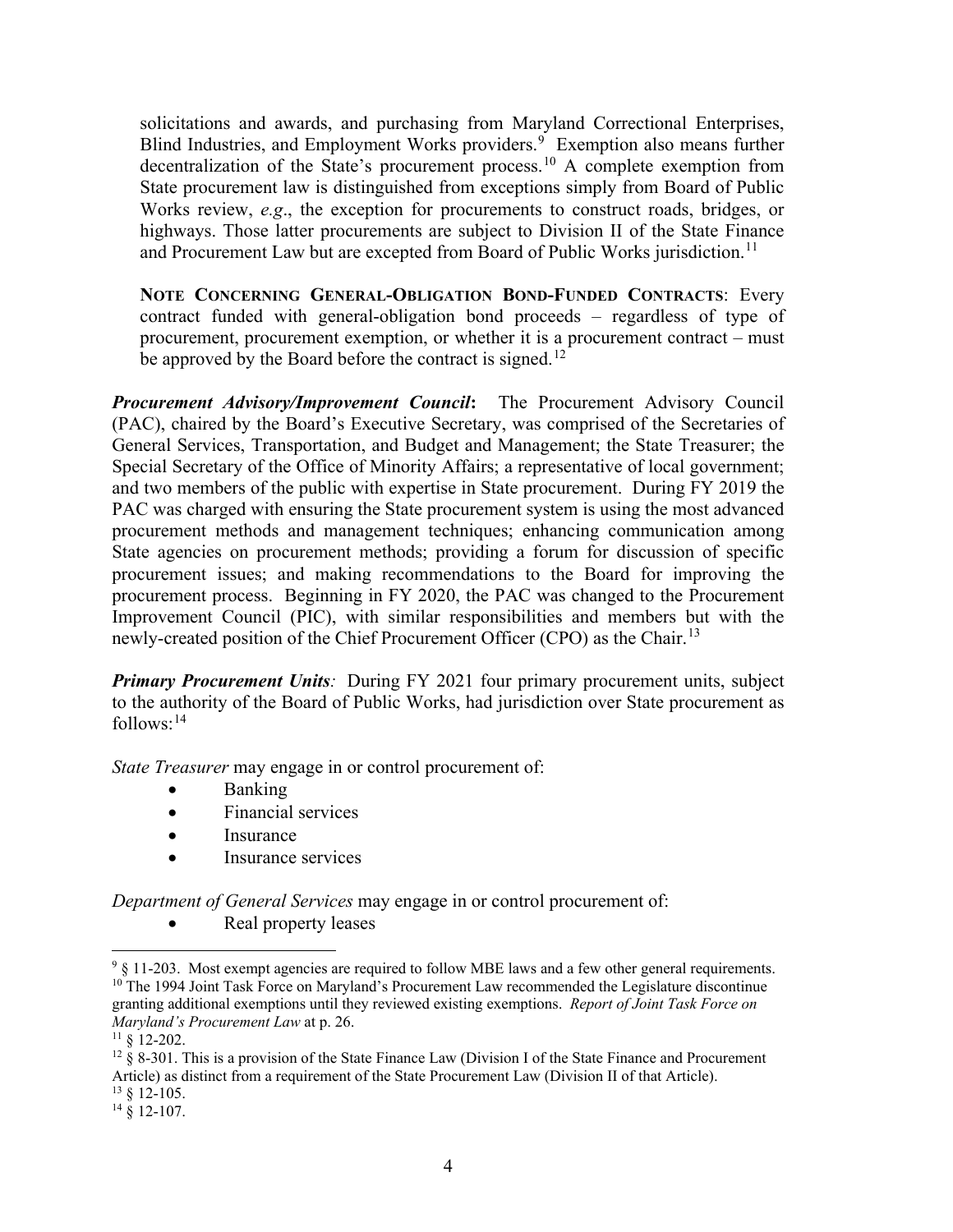- Commodities and supplies
- Construction and construction-related services
- Architectural and engineering services
- **Services**
- Leases of motor vehicles
- Construction and construction-related services for State correctional facilities
- Supplies, materials, and equipment to support construction and construction-related services for State correctional facilities
- Information processing equipment and associated services
- Telecommunications equipment, systems, or services

#### *Department of Transportation* and *Maryland Transportation Authority* may engage in procurement of:

- Transportation-related construction and construction services
- Transportation-related architectural and engineering services
- Rolling stock and other property peculiar to a transit system
- Supplies and services for aeronautics-related activities

*Maryland Port Commission* may engage in procurement of:

- Supplies and services for Port-related activities
- Construction and construction-related services for a Port facility
- Port-related architectural and engineering services
- Leases of real property for Port-related activities unless lease payments are from the General Fund

*Procurement Delegations*: The four primary procurement units are authorized to exercise procurement authority "subject to the authority of the Board." The Board has determined to delegate some of its authority to approve contract awards to those primary procurement units;<sup>[15](#page-6-0)</sup> in turn, those units re-delegated to other procurement agencies some of their BPW-delegated authority to approve contract awards. The delegations and redelegations during FY 2021 are summarized below:

#### *Department of General Services*

- Capital construction contracts, construction-related services contracts, information technology contracts, service contracts, architectural and engineering contracts, maintenance contracts, contracts for rental vehicles supplied to using agencies in accordance with COMAR 21.02.05.08, capital construction change orders, and capital construction-related service change orders in the amount of \$200,000 or less;
- For any single item of equipment or single equipment lease, equipment contracts and leases of equipment in the amount of \$200,000 or less,

<span id="page-6-0"></span><sup>15</sup> COMAR 21.02.01.04.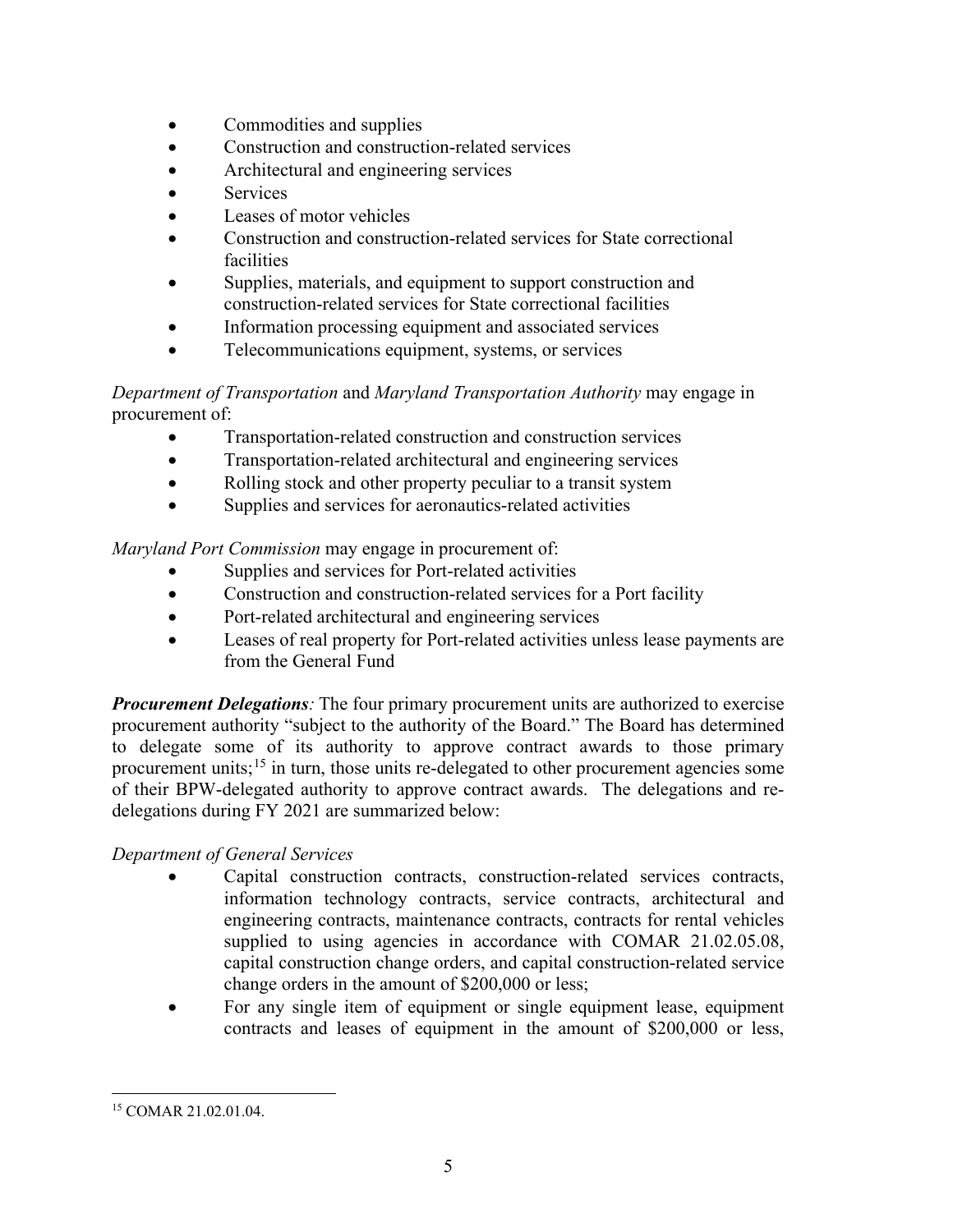unless funded with general obligation bond proceeds which must be approved by the Board regardless of amount;

- Contract modifications, excluding construction contract change orders, that:
	- (a) Do not materially change the scope of the original contract;
	- (b) Individually do not change the amount of the contract, or any cost component of the contract, by more than \$50,000; or
	- (c) Exercise by a using agency a contract option of \$200,000 or less;
- Invoices necessary for the administration of capital improvement contracts;
- All contracts for the purchase of commodities and supplies, except for contracts for single items of equipment or single equipment leases in an amount over \$200,000;
- Contracts in the amount of \$100,000 or less resulting from sole source procurement;
- Contracts in the amount of \$50,000 or less resulting from competitive procurement in which only one bid or offer was received;
- Leases for agency-supplied employee housing; and
- Purchasing, leasing, and rental contracts for the acquisition of motor vehicles for use by State officials and employees.

In turn, DGS re-delegates authority to procurement agencies:

- o \$50,000 (small procurements) for contracts other than vehicle leases;
- o \$200,000 for contracts with preferred providers (Maryland Correctional Enterprises, Blind Industries and Services of Maryland, and the Employment Works Program - Community Services Providers and Individuals with Disability Owned Businesses);
- o \$200,000 for facility maintenance contracts;
- o \$200,000 to the Department of Public Safety and Correctional Services for construction and construction-related services.
- o \$100,000 to the Department of Transportation, Department of Human Services, and the Maryland Department of Health for services and information technology contracts; and
- o \$100,000 to the Maryland Department of State Police for helicopter maintenance contracts.

#### *Department of Transportation*

- Transportation-related construction contracts and change orders in the amount of \$200,000 or less;
- Capital construction-related service contracts and change orders in the amount of \$200,000 or less;
- Architectural and engineering contracts in the amount of \$200,000 or less;
- Maintenance contracts in the amount of \$200,000 or less;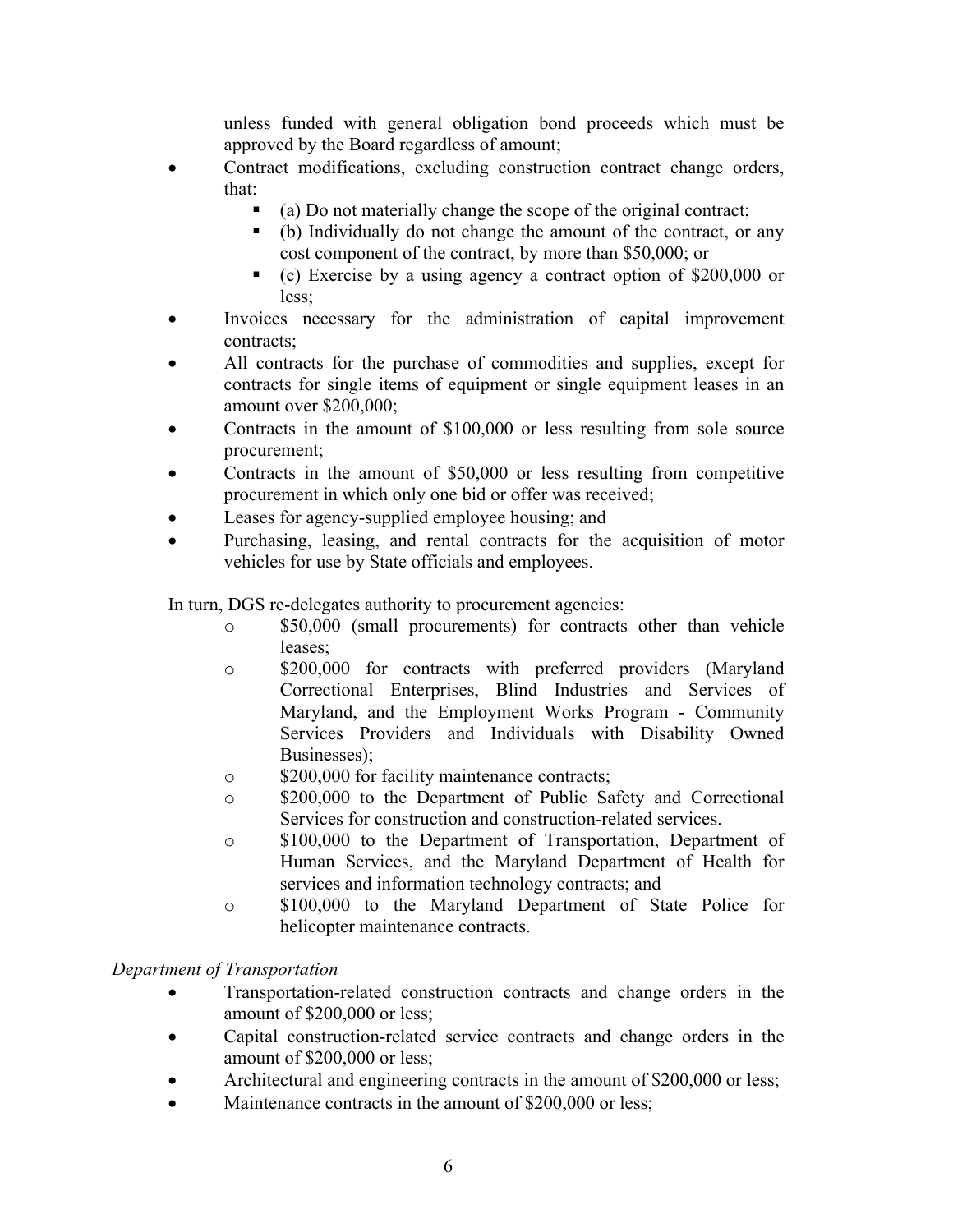- For any single item of equipment or single equipment lease within the procurement authority of the Secretary of Transportation or the Maryland Transportation Authority, equipment contracts and leases of equipment in the amount of \$200,000 or less unless funded with general obligation bond proceeds, which must be approved by the Board regardless of amount;
- Contract modifications, excluding construction contract change orders, that:
	- (i) Do not materially change the scope of the original contract;
	- (ii) Individually do not change the amount of the contract, or any cost component of the contract, by more than \$50,000; or
	- (iii) Exercise a contract option of \$200,000 or less;
- Contracts in the amount of \$100,000 or less resulting from sole source procurement;
- Contracts in the amount of \$50,000 or less resulting from competitive procurement in which only one bid or offer was received; and
- Supplies and services for aeronautics-related activities

#### *Treasurer*

- All banking, investment, and other financial services contracts; and
- All insurance and insurance-related services contracts

#### *Maryland Port Commission*

- Construction contracts and change orders for Port facilities in the amount of \$200,000 or less;
- Construction-related service contracts and change orders for Port facilities in the amount of \$200,000 or less;
- Port-related architectural services and engineering services contracts in the amount of \$200,000 or less;
- Port-related maintenance contracts in the amount of \$200,000 or less;
- For any single item of equipment or single equipment lease within the procurement authority of the Maryland Port Commission, equipment contracts and leases of equipment in the amount of \$200,000 or less unless funded with general obligation bond proceeds, which must be approved by the Board regardless of amount;
- Service contracts for the Maryland Port Administration, including information technology services, but excluding banking, insurance, and financial services, in the amount of \$200,000 or less;
- Contract modifications, excluding construction contract change orders, that:
	- (a) Do not materially change the scope of the original contract;
	- (b) Individually do not change the amount of a contract, or any cost component of the contract, by more than \$50,000;
	- (c) Exercise a contract option of \$200,000 or less; or
	- (d) Change cargo and equipment handling rates in stevedoring or terminal services contracts approved by the Board when the contract modification, either individually or in combination with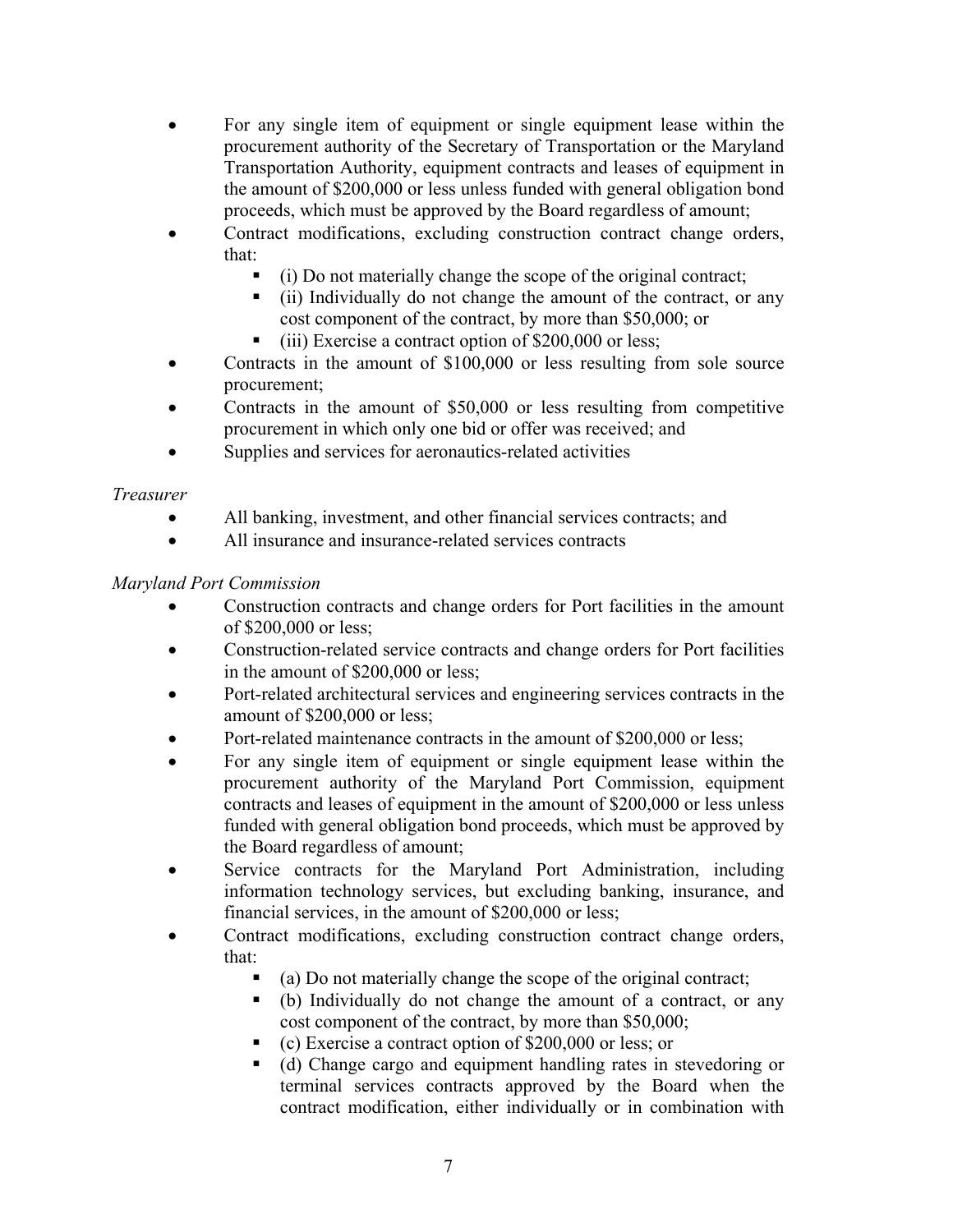previous contract modifications, does not change the price of the original contract by more than 20 percent.

- Contracts for the purchase by the Maryland Port Administration of commodities and supplies:
	- (a) Including:
		- (i) Motor vehicles; and
		- (ii) Information technology supplies; but
	- (b) Excluding:
		- (i) Insurance and insurance-related services;
		- (ii) Commodities and supplies funded by State general obligation bond proceeds;
- Contracts in the amount of \$100,000 or less resulting from sole source procurement;
- Contracts in the amount of \$50,000 or less resulting from competitive procurement in which only one bid or offer was received; and
- Leases of real property for Port-related activities having a value of \$50,000 or less per year, and provided the lease payments, in whole or in part, are not paid from the General Fund.

#### <span id="page-9-0"></span>**V. PROCUREMENT METHODS**

Agencies that must follow the State Procurement Law may obtain goods and services through the following procurement methods:

*Competitive Sealed Bidding.* Under this method, award is made to the responsible bidder who submits a responsive bid that offers the lowest bid price or lowest evaluated bid price. [16](#page-9-1)

*Competitive Sealed Proposals.* Award is made to the responsible offeror who submits the proposal determined to be most advantageous to the State considering the evaluation factors set forth in the request for proposals.<sup>[17](#page-9-2)</sup> Offerors are ranked based on technical and price proposals.

*Negotiated Award After Unsatisfactory Competitive Sealed Bidding.* If a competitivesealed-bid procurement produces bids that are rejected, in exceed of available funds, or are unreasonable, the agency may request revised bids from the same bidders. Award is made based on the most favorable bid price or most favorable evaluated bid price of the revised bids.[18](#page-9-3)

*Noncompetitive Negotiated Procurement*. Restricted to certain human, social, or educational services, allowing awards based on "the best interests of the State."[19](#page-9-4)

<span id="page-9-1"></span> $16 \& 13$ -103. The award may be made to the "bid most favorable to the State" for certain revenue-producing contracts under § 11-202(3). 17 §§ 13-104, 13-105.

<span id="page-9-2"></span>

<span id="page-9-3"></span><sup>18</sup> COMAR 21.05.04.01.

<span id="page-9-4"></span><sup>19</sup> § 13-106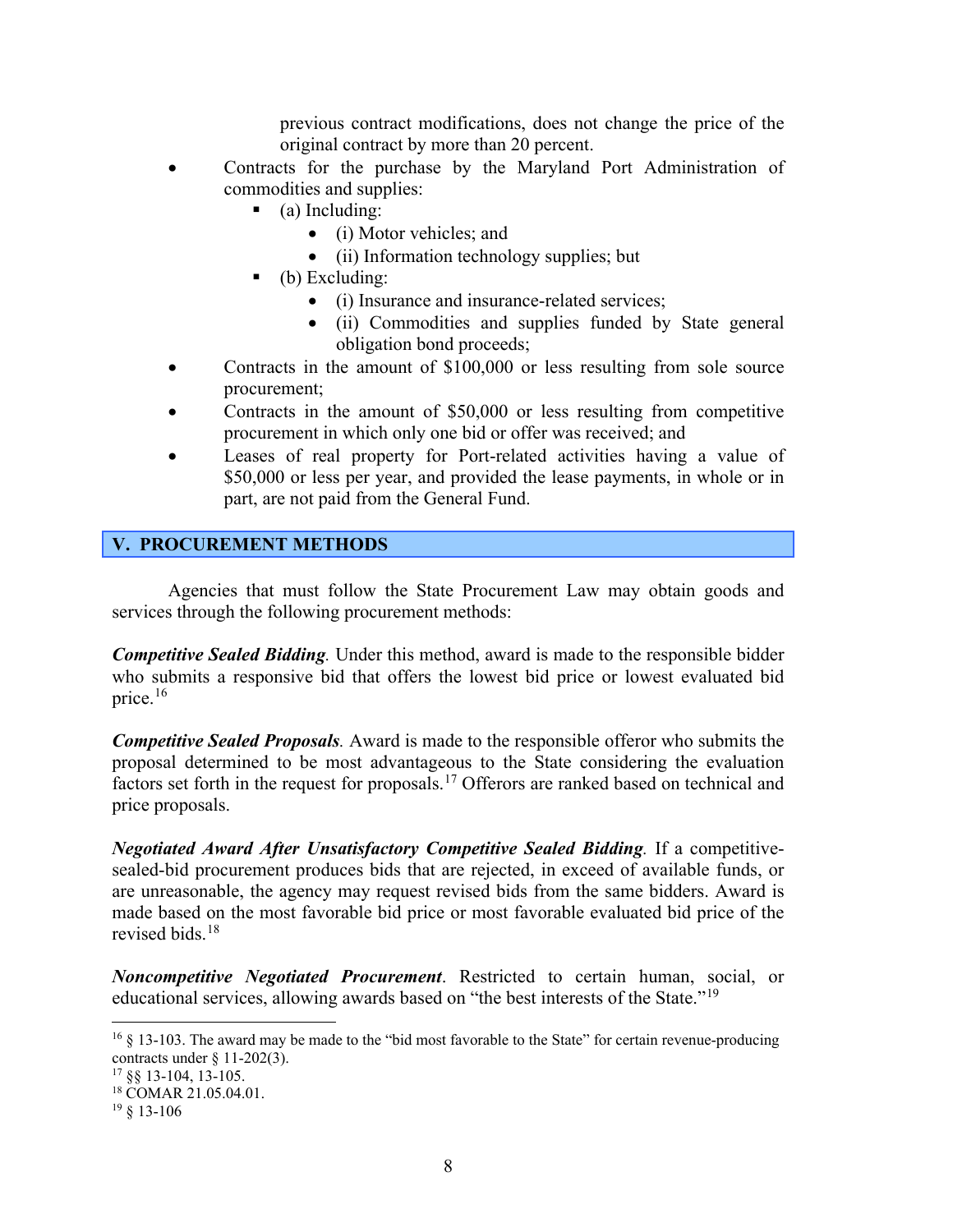*Sole Source*. The sole source procurement method may be used if only one source for the goods or services is available.<sup>[20](#page-10-0)</sup>

*Emergency*. Award may be made by any method that the procurement officer determines appropriate to avoid or mitigate serious damage to public health, safety, or welfare.<sup>[21](#page-10-1)</sup> Emergency awards are within a procurement agency's authority: it may award a contract limited to the quantity and types of items necessary to avoid or mitigate damage without Board of Public Works approval. After award, the agency reports the procurement to the Board.

*Expedited.* The Maryland Aviation Administration (MAA) and the Maryland Port Commission may award a contract on an expedited basis, which means that certain standard Procurement Law requirements (primarily, public notice and formal competition requirements) do not have to be followed. The expedited award must be based on as much competition as reasonably possible if: urgent circumstances exist, an expedited procurement would serve the public interest, and the need for an expedited procurement outweighs the benefits of using the standard methods. The MAA and the Port must seek Board of Public Works approval before soliciting an expedited procurement.

*Small Procurement.* Minimum procurement requirements are in place for agencies to award contracts that do not exceed \$50,000 (or \$100,000 for DGS or MDOT construction contracts). $22$ 

*Intergovernmental Cooperative Purchasing.* In basic terms, cooperative purchasing is sharing a contract among government entities. A primary procurement unit may act as a lead agency and award the contract that authorizes other government entities to use it, or the unit may simply "piggyback" off an existing contract.[23](#page-10-3) Nonprofits also have the authority to piggyback off government cooperative purchasing agreements.

*Auction Bids*. Primary procurement units may use an auction (rather than sealed bids) to award contracts for supplies estimated at \$1 million or more. Like the sealed-bid method, when the auction is complete, award is made based on lowest bid price or lowest evaluated bid price.<sup>24</sup> DGS uses this method to purchase electricity.

*Architectural and Engineering Services – Qualification Based Selection (QBS).* When DGS or MDOT solicits offers for architectural or engineering services, it evaluates each offeror's technical proposal only. After determining the most qualified offeror, award is made to that offeror if the department and the offeror can negotiate a price that is fair, competitive, and reasonable.[25](#page-10-5) 

- <span id="page-10-4"></span> $24 \times 13 - 111$
- <span id="page-10-5"></span> $25 \times 13 - 112$

<span id="page-10-0"></span> $20 \& 13 - 107$ .

<span id="page-10-1"></span> $^{21}$  § 13-108.

<span id="page-10-2"></span> $22\frac{8}{9}$  13-109.

<span id="page-10-3"></span> $23 \times 13 - 110$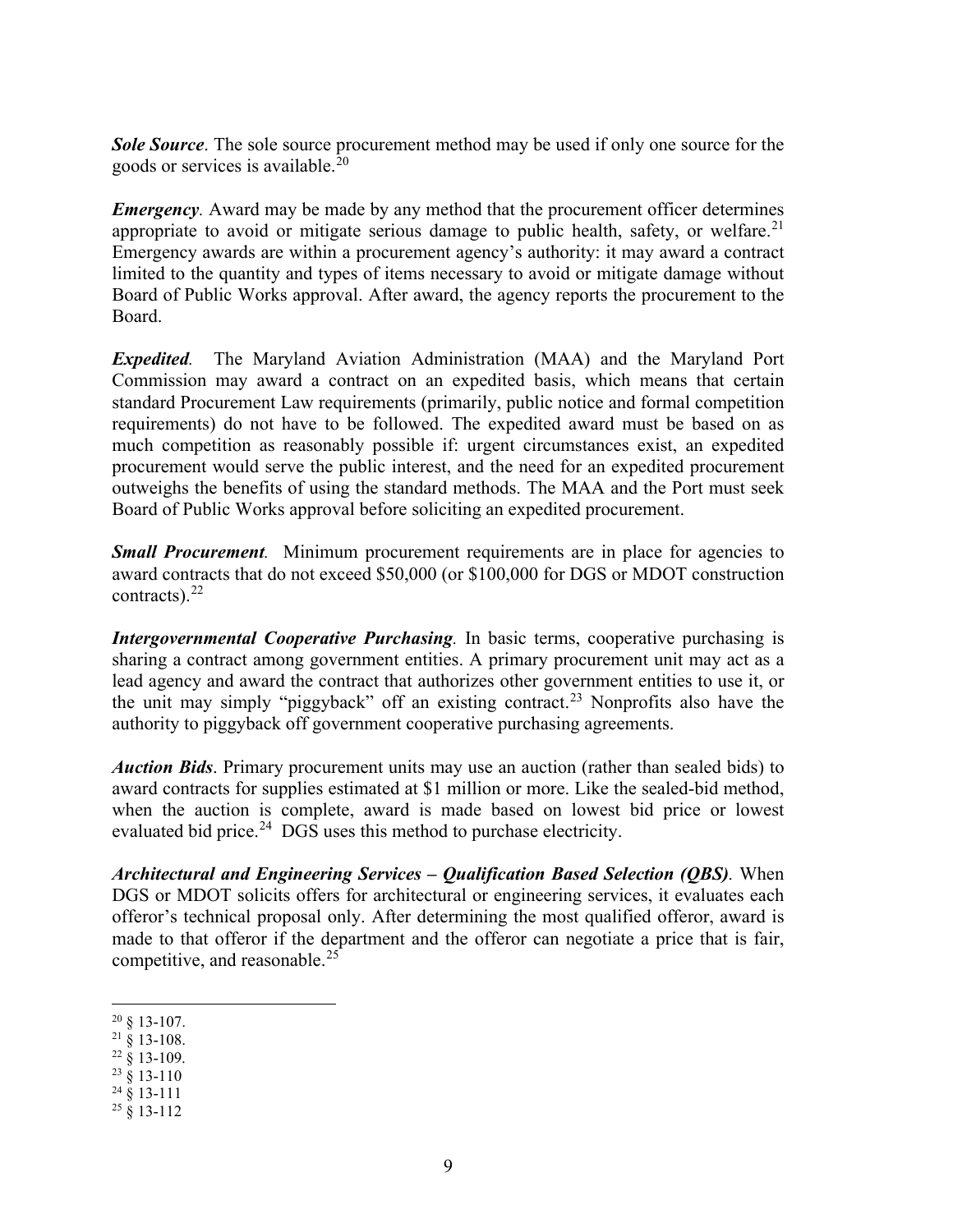*Master Contracting*. Designated procurement units may qualify offerors in one or more categories of services, supplies, or commodities and allow agencies solicit just these "master contractors" with secondary competition solicitations to award specific projects (task orders). $26$ 

#### **BPW Approvals by Method:**

| FY 2021 awards <sup>27</sup> :          |                                                         |                              |                                |              |  |  |
|-----------------------------------------|---------------------------------------------------------|------------------------------|--------------------------------|--------------|--|--|
| <b>Competitive</b><br><b>Sealed Bid</b> | <b>Competitive</b><br><b>Sealed</b><br><b>Proposals</b> | <b>Sole</b><br><b>Source</b> | Emergency/<br><b>Expedited</b> | <b>Other</b> |  |  |
|                                         |                                                         | 126                          | 210                            | 204          |  |  |

#### **NOTABLE:**

- The number of competitive sealed bid contract awards decreased in FY 2021 to the lowest annual amount in over a decade of reporting.
- The number of competitive sealed proposals contract awards decreased in FY 2021 to the lowest annual amount in over a decade of reporting.
- The number of sole-source contract awards increased in FY 2021 to the highest annual amount in over a decade of reporting.
- The number of emergency contract awards increased in FY 2021 to a record annual high, primarily due to the COVID-19 pandemic.
- The number of "other" contract awards increased in FY 2021 to a record annual high due to an increase in the amount of master contracting/task order awards, Architectural/Engineering awards, and other types of procurement methods.<sup>[28](#page-11-2)</sup>

#### *Single Bids/Proposals and Encouraging Competition*



• The number of contract awards resulting from a single bid or proposal increased in FY 2021 to the highest annual amount in eight years of reporting.<sup>[30](#page-11-4)</sup>

<span id="page-11-1"></span> $^{27}$  FY 2023 Managing For Results (MFR), Board of Public Works – FY 2021 actual data. [https://dbm.maryland.gov/Documents/MFR\\_documents/2023/Board-of-Public-Works-MFR.pdf](https://dbm.maryland.gov/Documents/MFR_documents/2023/Board-of-Public-Works-MFR.pdf)  $28$  FY 2018 Managing For Results (MFR), Board of Public Works – FY 2012 - FY 2016 actual data.

<span id="page-11-3"></span><span id="page-11-2"></span>[https://dbm.maryland.gov/Documents/MFR\\_documents/2018/BoardofPublicWorks.pdf](https://dbm.maryland.gov/Documents/MFR_documents/2018/BoardofPublicWorks.pdf)  $29$  FY 2023 Managing For Results (MFR), Board of Public Works – FY 2021 actual data. [https://dbm.maryland.gov/Documents/MFR\\_documents/2023/Board-of-Public-Works-MFR.pdf](https://dbm.maryland.gov/Documents/MFR_documents/2023/Board-of-Public-Works-MFR.pdf)

<span id="page-11-4"></span><sup>30</sup> FY 2018 Managing For Results (MFR), Board of Public Works – FY 2012 - FY 2016 actual data. [https://dbm.maryland.gov/Documents/MFR\\_documents/2018/BoardofPublicWorks.pdf](https://dbm.maryland.gov/Documents/MFR_documents/2018/BoardofPublicWorks.pdf)

<span id="page-11-0"></span><sup>26</sup> § 13-113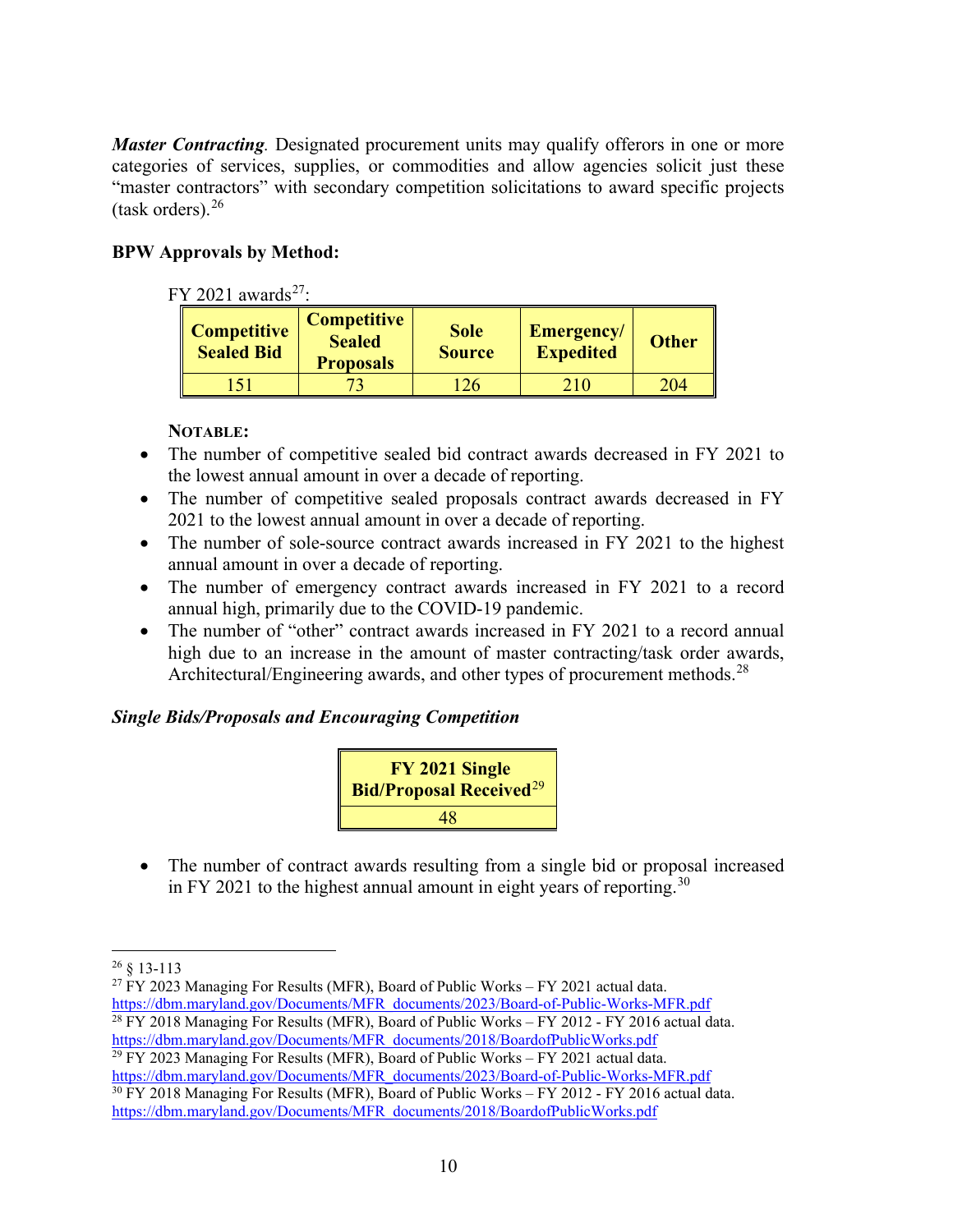The Procurement Advisor and the Board's General Counsel have worked with the Procurement Improvement Council and Senior Procurement Advisory Group to ensure agencies are using procurement best practices to maximize procurement competition. Best practices include:

- Writing specifications to make sure they are not overly restrictive.
- Writing solicitations in plain English and including necessary information so that prospective bidders and offerors have a clear understanding of the anticipated scope of work.
- Advertising solicitations with ample time necessary for evaluations and award approvals to avoid unnecessary incumbent contract extensions.
- Safeguarding against incumbency advantages by establishing reasonable proposal deadlines and not placing unnecessary significance on past performance as an evaluation factor.
- Encouraging direct solicitation notices and notifications in forums in addition to posting on *eMaryland Marketplace*, especially for unique requirements.
- Upon receipt of a single bid/proposal, taking appropriate action including resoliciting when feasible and further reducing any restrictive requirements.

#### <span id="page-12-0"></span>**VI. SOCIOECONOMIC PROGRAMS**

The General Assembly has adopted various programs to ensure that all persons have access to meaningful opportunities to contract with the State and to ensure that State dollars are spent in a manner that furthers common goals. State Procurement goals include advancing participation by minority business enterprises, small businesses, veteran-owned businesses, and preferred providers in State contracts and the use of environmentally sound practices.

#### *Preferred Providers*

The General Assembly has set a clear mandate that State agencies "shall buy supplies and services" from certain entities if those entities provide what the agencies are looking to procure.<sup>[31](#page-12-1)</sup> These entities are referred to as preferred providers. They are, in order of preference:

- (1) Maryland Correctional Enterprises<sup>[32](#page-12-2)</sup>
- (2) Blind Industries and Services of Maryland
- (3) The Employment Works Program, including community service providers and individual-with-disability-owned businesses

The State keeps a master list of supplies and services provided by preferred providers. If an agency is seeking to procure supplies or services on that list, it must procure what it needs from a preferred provider unless: the preferred provider cannot meet the State's reasonable specifications, including time requirements; the preferred

<span id="page-12-1"></span><sup>&</sup>lt;sup>31</sup>See generally  $\S$ § 14-101 – 14-110

<span id="page-12-2"></span><sup>&</sup>lt;sup>32</sup>MCE trains and employs offenders within the prison system to produce goods and services that are sold to State and local agencies and nonprofit organizations.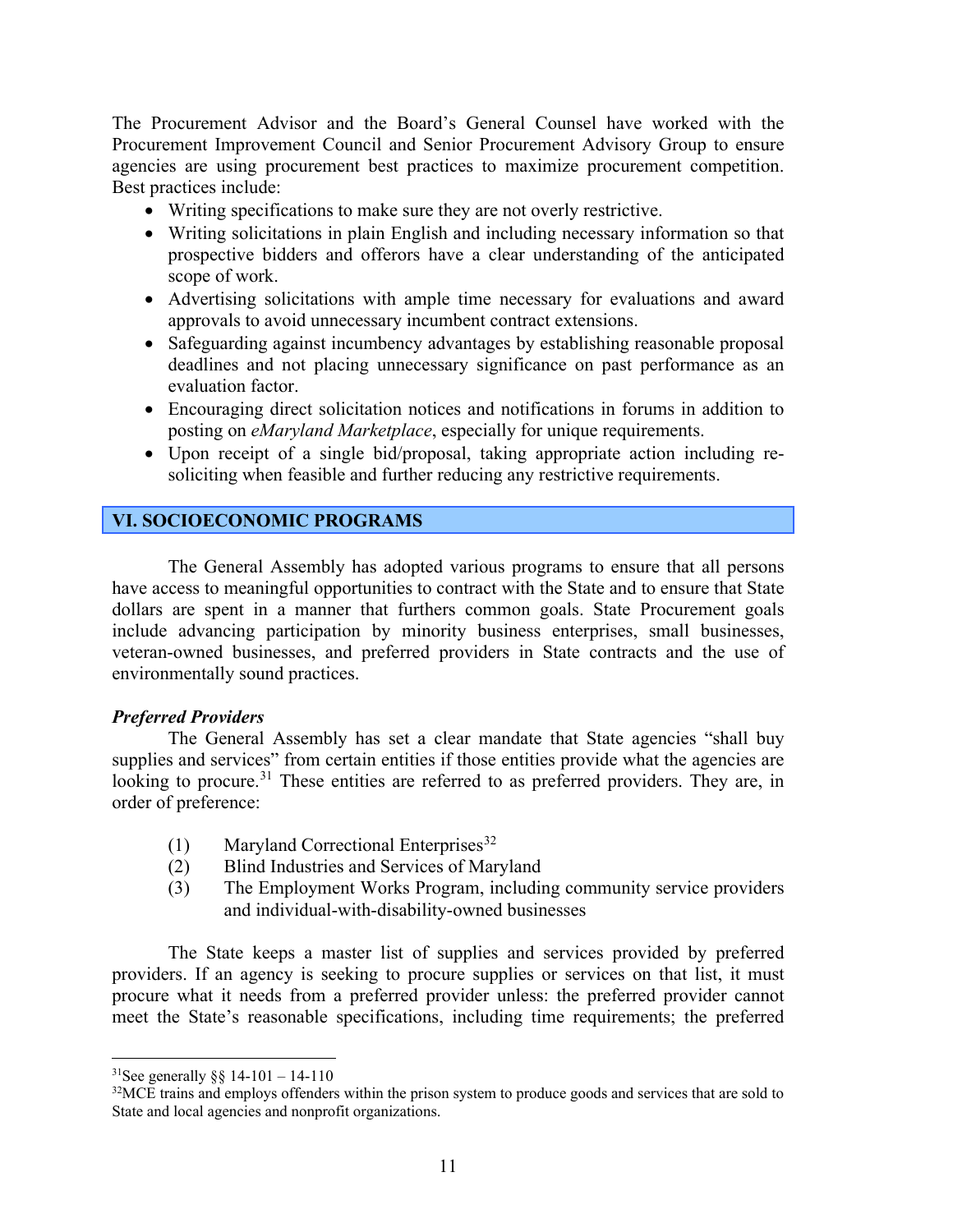provider's price exceeds the fair market price or exceeds the agency's budget; or the procurement is being made on an emergency basis. [33](#page-13-0)

#### *Minority Business Enterprise Program*

- *Goal*: The Minority Business Enterprise Program (MBE) requires procurement agencies to structure procurement procedures to try to achieve an overall minimum of 29% of the agency's total dollar value of procurement contracts to be made directly or indirectly with certified MBEs.<sup>[34](#page-13-1)</sup>
- *FY 2020*: The State made awards totaling \$971,103,132 to minority business enterprise prime contractors and subcontractors, which represents 14.14% of the agencies' total award dollars.<sup>[35](#page-13-2)</sup> This is lower than the \$1,422,866,397 total in FY 2019 (17.88% of total FY 2019 awards). [36](#page-13-3)
- *FY 2021*: As of the date of this Procurement Advisor's Report the Governor's Office of Small, Minority & Women Business Affairs has not released its annual report for FY 2021 with the necessary MBE data to include in this report for FY 2021.

#### *Veteran-owned Small Business Enterprise Program*

- *Goal*: The Veteran-owned Small Business Enterprise Program (VSBE) requires procurement agencies to structure procurement procedures to try to achieve an overall minimum of 1% of the agency's total dollar value of procurement contracts to be made directly or indirectly with veteran-owned small business enterprises.<sup>[37](#page-13-4)</sup>
- *FY 2020*:The State made awards totaling \$31,319,690 to veteran-owned small business enterprise prime contractors and subcontractors, which represents 0.61% of the agencies' total award dollars.<sup>38</sup> This is lower than the \$34,036,988 total in FY 2019 (0.78% of total FY 2019 awards).<sup>[39](#page-13-6)</sup>
- *FY 2021*: As of the date of this Procurement Advisor's Report the Governor's Office of Small, Minority & Women Business Affairs has not released its annual report for FY 2021 with the necessary VSBE data to include in this report for FY 2021.

#### *Small Business Reserve*

• *Goal*: The Small Business Reserve (SBR) Program aims to increase participation in State procurements by small businesses by requiring agencies to structure their procurement procedures to ensure that a minimum amount of agencies'

<span id="page-13-3"></span><sup>36</sup> *Governor's Office of Small, Minority & Women Business Affairs Annual Report FY2019* [https://gomdsmallbiz.maryland.gov/Reports/FY2019\\_Annual%20Report\\_GOSBA\\_Update.pdf](https://gomdsmallbiz.maryland.gov/Reports/FY2019_Annual%20Report_GOSBA_Update.pdf)  $37 \text{ }$ \$ 14-602

<span id="page-13-0"></span><sup>33</sup> COMAR 21.11.05.07

<span id="page-13-1"></span><sup>34</sup> COMAR 21.11.03.01

<span id="page-13-2"></span><sup>35</sup> *Governor's Office of Small, Minority & Women Business Affairs Annual Report FY2020*  [https://gomdsmallbiz.maryland.gov/Reports/FY2020\\_Annual%20Report.pdf](https://gomdsmallbiz.maryland.gov/Reports/FY2020_Annual%20Report.pdf)

<span id="page-13-5"></span><span id="page-13-4"></span><sup>38</sup> *Governor's Office of Small, Minority & Women Business Affairs Annual Report FY2019* [https://gomdsmallbiz.maryland.gov/Reports/FY2019\\_Annual%20Report\\_GOSBA\\_Update.pdf](https://gomdsmallbiz.maryland.gov/Reports/FY2019_Annual%20Report_GOSBA_Update.pdf)

<span id="page-13-6"></span><sup>39</sup> *Report to the Legislative Policy Committee on Veteran-Owned Small Business Participation FY2018* <https://bpw.maryland.gov/Publications/FY18-VSBE-Report.pdf>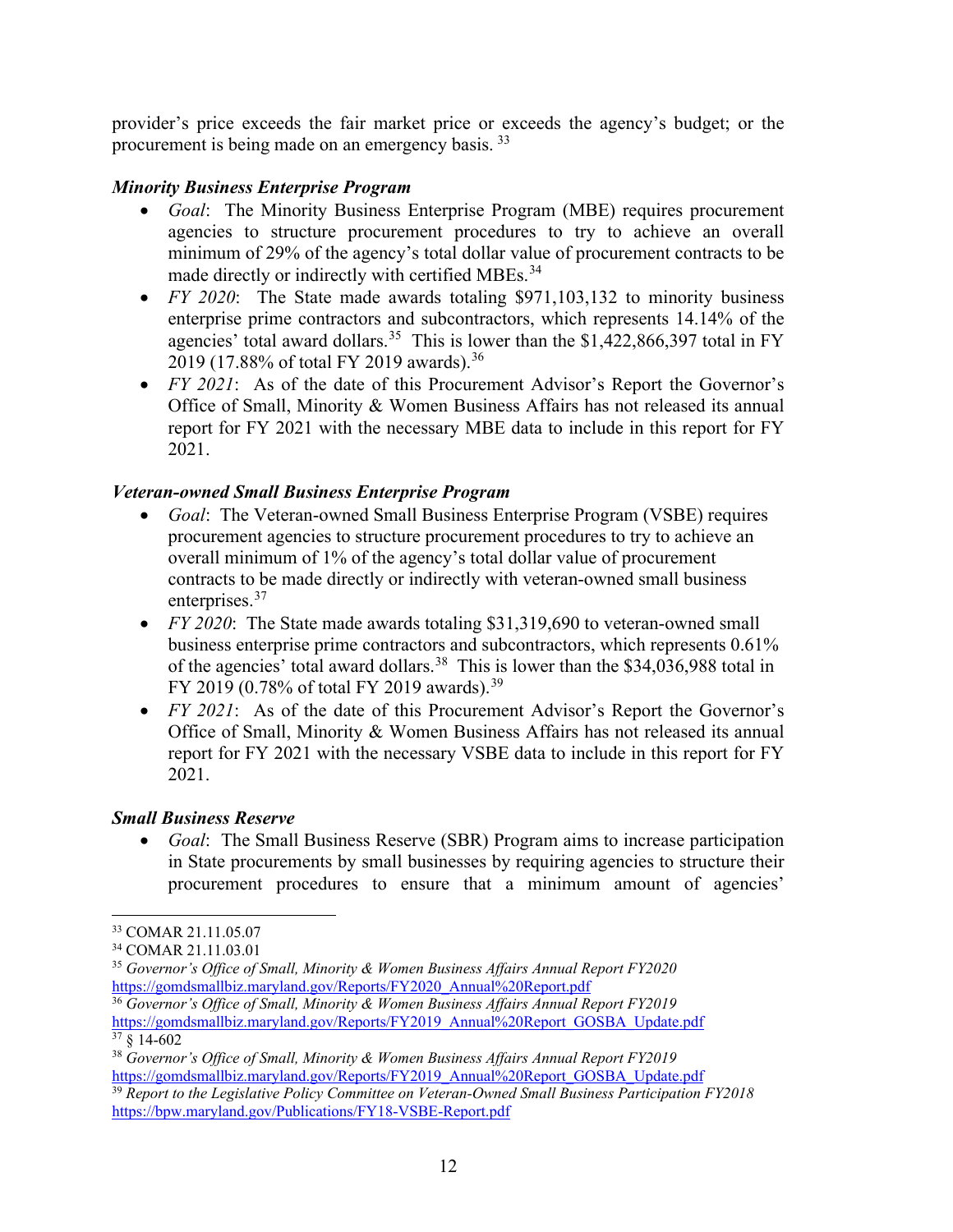procurement dollars are expended directly with certified small businesses. The SBR goal is 15% of all State procurement expenditures.<sup>40</sup>

- *FY 2020*: The State made payments totaling \$124,068,949 to certified small businesses from designated SBR procurements, which represents 2.4% of the agencies' total award dollars.<sup>[41](#page-14-1)</sup> This is lower than the  $$159,324,453$  total in FY 2019 (3.41% of total FY 2018 spend).<sup>[42](#page-14-2)</sup>
- *FY 2021*: As of the date of this Procurement Advisor's Report the Governor's Office of Small, Minority & Women Business Affairs has not released its annual report for FY 2021 with the necessary SBR data to include in this report for FY 2021. In 2021, Governor Hogan issued Executive Order 01.01.2021.01, requiring, with some exceptions, procurements of contracts for goods, supplies, services, maintenance, construction, construction-related services, architectural services, and engineering services with an anticipated dollar value between \$50,000 and \$500,000 to be designated as SBR procurements.

#### *Small Business Preference*

- *Goal*: The Small Business *Preference* Program is distinct from the Small Business *Reserve* Program. The Preference Program establishes a price preference of up to 8% for certified small businesses including veteran-owned and servicedisabled veteran-owned small businesses. The Preference Program is limited to the Departments of General Services and Transportation, the University System of Maryland, and Morgan State University for the procurement of supplies, services, and construction-related services.<sup>[43](#page-14-3)</sup>
- The expansion, use, and popularity of the Small Business *Reserve* Program has led to the lack of use and efficaciousness of the Small Business *Preference*  Program. No State agencies reported significant contract awards in FY 2021 based on application of the preference. This pattern has been consistent over the last decade even as agencies have increased outreach and encouragement of small business participation. The primary reason for this is that the Small Business Reserve Program is a more effective program for soliciting and awarding contracts to small businesses. With the expansion of the Small Business Reserve Program, the Small Business Preference Program has been left by the wayside. The effectiveness of the Preference Program in State procurements has become questionable. See *The Small Business Preference Program Report, FY 2017. [44](#page-14-4)*

#### *Green Purchasing*

The Green Purchasing Committee provides information, assistance, and guidelines to maximize procurement of environmentally beneficial products and services

<span id="page-14-0"></span><sup>40</sup> Title 14, Subtitle 5 of the State Finance and Procurement Article

<span id="page-14-1"></span><sup>41</sup> *Governor's Office of Small, Minority & Women Business Affairs Annual Report FY2020* [https://gomdsmallbiz.maryland.gov/Reports/FY2020\\_Annual%20Report.pdf](https://gomdsmallbiz.maryland.gov/Reports/FY2020_Annual%20Report.pdf)

<span id="page-14-2"></span><sup>42</sup> *Governor's Office of Small, Minority & Women Business Affairs Annual Report FY2019* [https://gomdsmallbiz.maryland.gov/Reports/FY2019\\_Annual%20Report\\_GOSBA\\_Update.pdf](https://gomdsmallbiz.maryland.gov/Reports/FY2019_Annual%20Report_GOSBA_Update.pdf)

<span id="page-14-3"></span><sup>&</sup>lt;sup>43</sup> Title 14, Subtitle 2 of the State Finance and Procurement Article

<span id="page-14-4"></span><sup>44</sup> [https://bpw.maryland.gov/Publications/FY2017\\_Small-Business-Preference-Program.pdf](https://bpw.maryland.gov/Publications/FY2017_Small-Business-Preference-Program.pdf)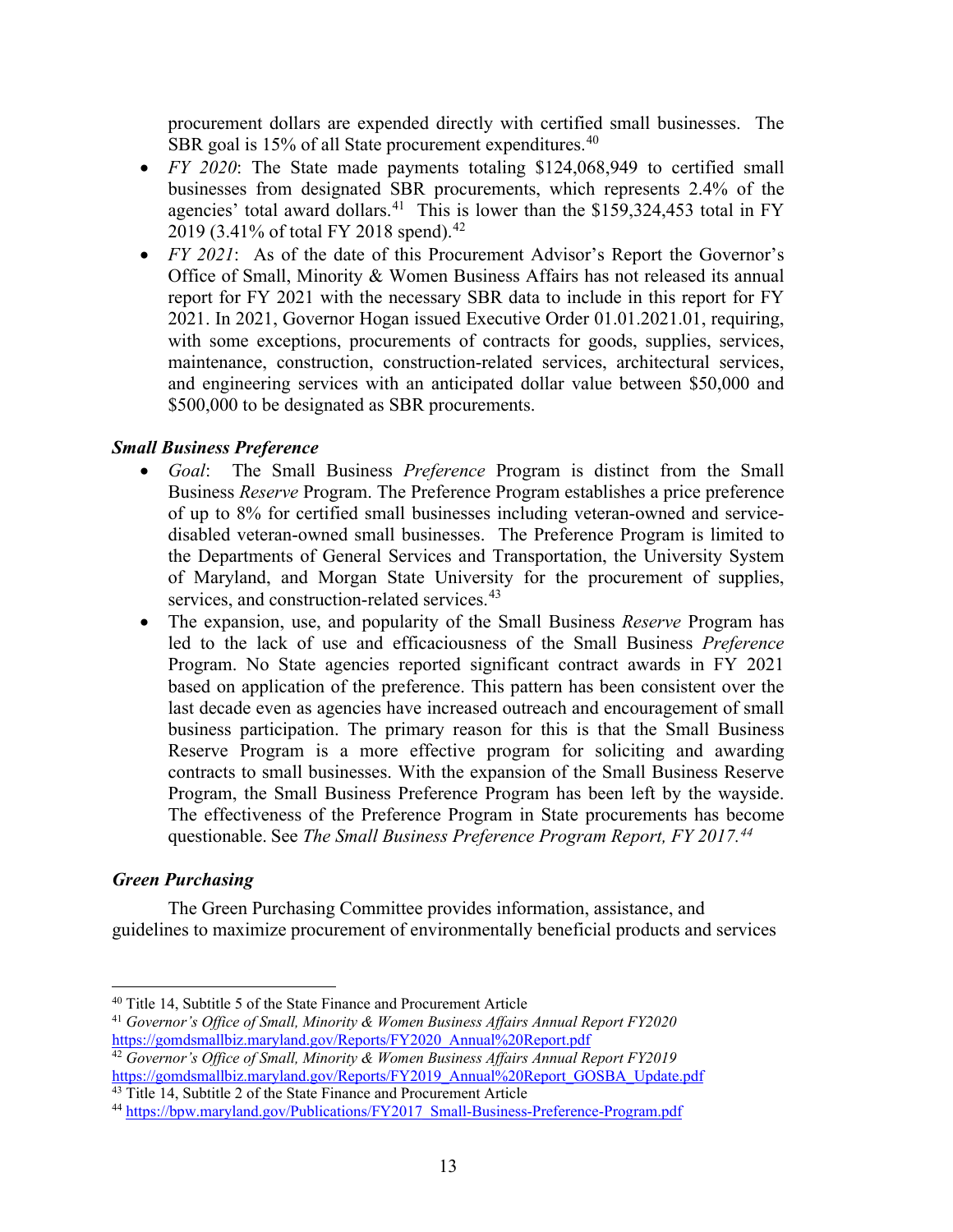by State agencies.<sup>[45](#page-15-1)</sup> State agencies annually report to the Department of General Services on the purchases of environmentally preferable products and services.<sup>[46](#page-15-2)</sup>

#### <span id="page-15-0"></span>**VII. PROCUREMENT ADVISOR ACTIVITIES**

As Procurement Advisor, I report the following activities:<sup>47</sup>

#### *Committees and Organizations*

- Member, Procurement Improvement Council
- Chair, Task Force to Study Cooperative Purchasing for Health Insurance
- Board representative, Senior Procurement Advisors Group
- MBE/VSBE/SBR Liaison, Board of Public Works
- Coordinator, Board of Public Works Managing for Results
- Instructor, Maryland Procurement Academy (MDPA)
- Member, National Association of State Procurement Officials (NASPO)
- Member, National Institute of Governmental Purchasing (NIGP)
- Member, Maryland Public Purchasing Association (MPPA)
- Certified Public Procurement Officer (CPPO)
- Certified Professional Public Buyer (CPPB)
- Certified Procurement Professional by the National Institute of Government Purchasing (NIGP-CPP)
- Member, Maryland Bar

#### *Reports*

- Annual report to General Assembly on Small Business Reserve Program
- Annual report to General Assembly on Payment of Employee Health Care Expenses
- Annual report to General Assembly on MBE Waivers

#### *Regulations/Policy*

- COMAR Title 21 current
- Board of Public Works procurement advisories current

#### *Communication*

- Regularly advise the General Assembly and Office of Legislative Audits
- Monitor Office of Legislative Audits reports and assist agencies with respect to procurement findings

<span id="page-15-1"></span><sup>45</sup> <https://dgs.maryland.gov/Pages/GreenPurchasing/index.aspx>

<span id="page-15-2"></span><sup>46</sup> [https://dgs.maryland.gov/Pages/Publications/green\\_purchasing\\_annual\\_reports.aspx](https://dgs.maryland.gov/Pages/Publications/green_purchasing_annual_reports.aspx)

<span id="page-15-3"></span> $47 \S$  12-102(a)(2)(ix)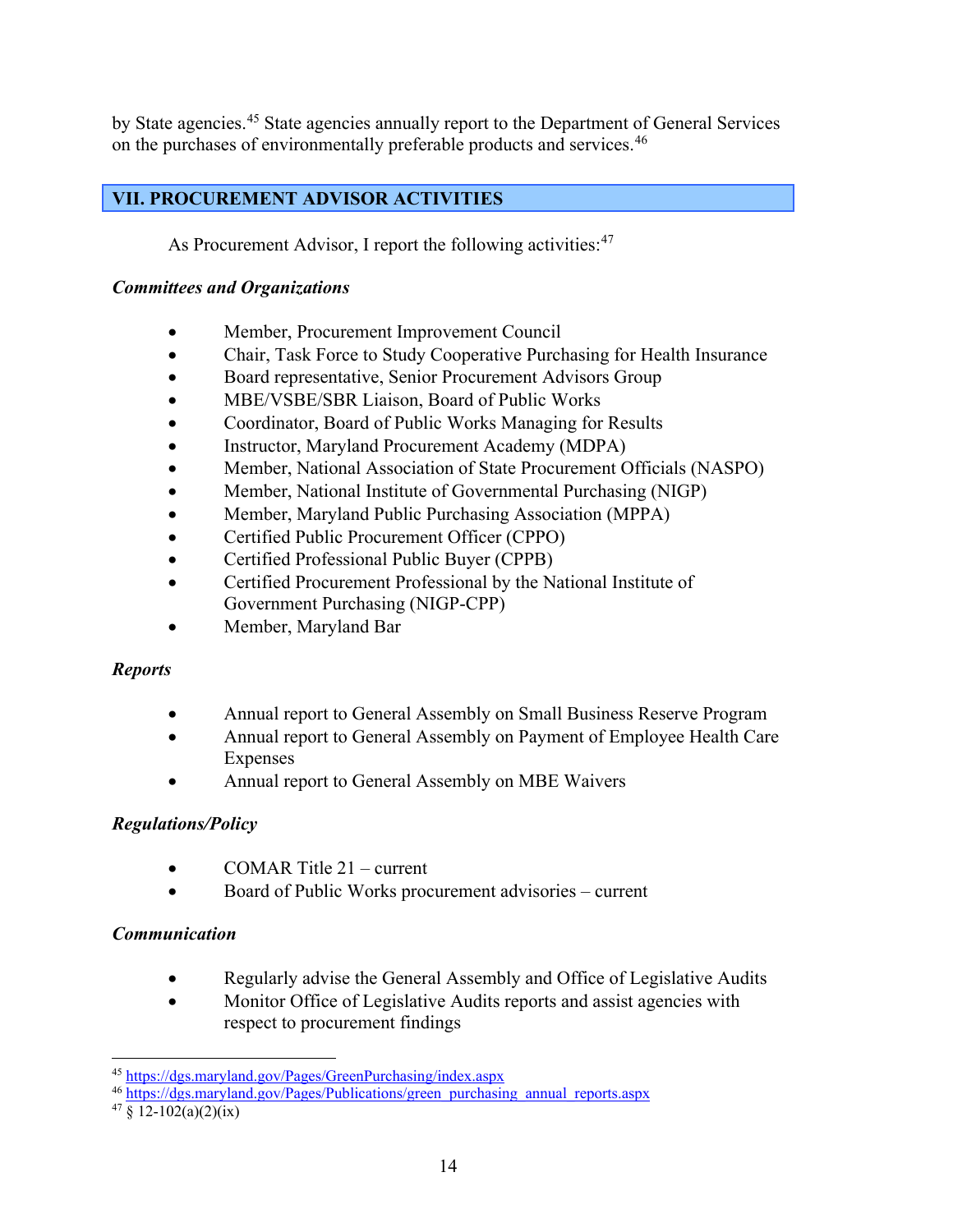- Brief procurement officers from the state, universities, counties and public-school systems on procurement legislation and State procurement trends
- Brief the Maryland Public Purchasing Association on changes to procurement laws and regulations
- Advise the Senior Procurement Advisors Group on procurement best practices, procurement laws and regulations, and Board of Public Works policy
- Teach courses on Maryland Procurement Law for students within the Maryland Procurement Academy

#### <span id="page-16-0"></span>**VIII. RECENT CHANGES TO STATE PROCUREMENT**

#### *COVID-19 Pandemic: Emergency Procurements and Impacts to State Procurement*

The COVID-19 pandemic, starting in FY20 and continuing through FY21, has impacted state procurement in several significant ways. Reviewing the statistics provided on page 10 of this report, FY21 saw the number of reported emergency procurements increase to a record annual high. During the same time period the number of competitive sealed bidding and competitive sealed proposals procurements both decreased to the lowest annual amounts in over a decade of reporting. The number of sole source contracts increased to the highest annual amount in over a decade of reporting, while the number of competitive procurements with a single bid/proposal increased to the highest annual amount in eight years of reporting.<sup>48</sup> The increased number of single bid/proposal awards could be due to a number of factors, including fewer available state resources to attempt to reprocure due to the demands placed on agency procurement officers to procure COVID-related services and supplies instead. In addition, some vendors may have been unable to bid or chosen not to bid because of their own limited resources due to worker health issues, resignations/retirements, or other COVID-related reasons. Finally, several of the new reported "sole source" contracts were in fact retroactive extensions of prior contracts, some of which had been competitively procured previously, that had expired for failure to competitively reprocure in time or to extend the contract via normal means, such as the exercising of a renewal option or extending the contract via a contract modification agreement before the contract expired.

These statistics paint a picture of reduced competition in state procurements due to an increased reliance on emergency and sole source contracting during the reporting period.[49](#page-16-2) With many of these contracts funded by Federal COVID relief dollars and continuing into FY22, it has been a challenge to "wean" agencies off of the use of the

<span id="page-16-1"></span><sup>48</sup> Note that while many reported emergency procurement awards were based on a single bid/proposal or a "sole source" justification, those emergency procurements did not count toward the sole source and single bid/proposal statistics included in this report as the emergency procurement method is separate and distinct from the sole source and competitive sealed bidding/proposals procurement methods.

<span id="page-16-2"></span><sup>49</sup> The State of Maryland is not alone in experiencing reduced competition during the COVID-19 pandemic: [https://www.npr.org/2020/06/09/869052415/feds-spend-billions-on-covid-19-contracts-often-without-fully](https://www.npr.org/2020/06/09/869052415/feds-spend-billions-on-covid-19-contracts-often-without-fully-competitive-biddin)[competitive-biddin](https://www.npr.org/2020/06/09/869052415/feds-spend-billions-on-covid-19-contracts-often-without-fully-competitive-biddin)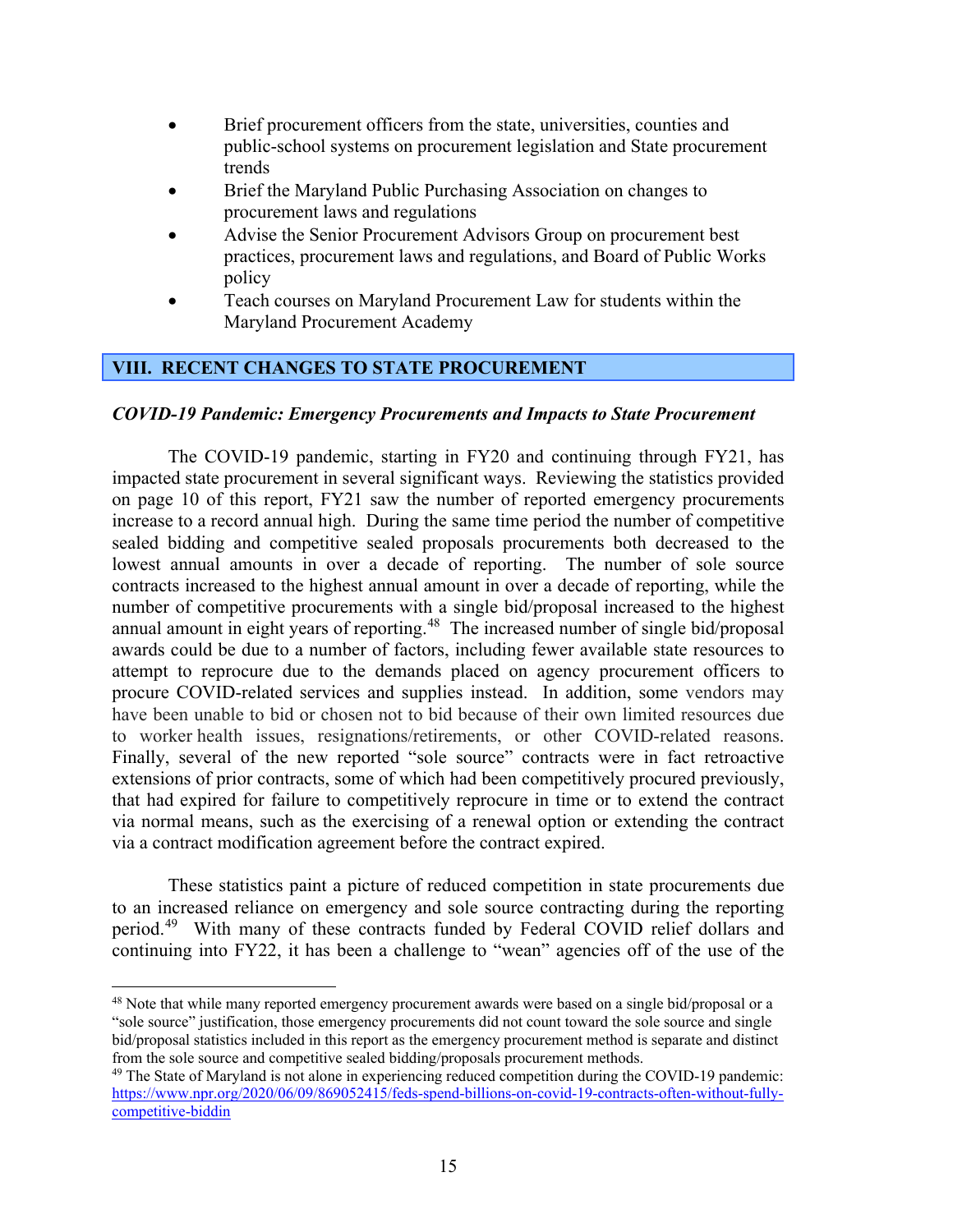emergency and sole source procurement methods that so many procurement officers became accustomed to utilizing during FY20-FY21. In addition, numerous emergency procurement reports were reported late during this period (i.e., after the mandated reporting period of time required by regulation), resulting in some emergency procurement activity not being reviewed by the Board of Public Works until months after the emergency contract awards were made. On a positive note, the number of COVIDrelated emergency procurements reported to the Board of Public Works has begun to taper off in the second half of FY22, to be reflected in next year's report.

The COVID pandemic has also had an impact on the state's procurement workforce. Agencies have lost staff and productivity temporarily due to personnel sickness and leave, as well as permanently due to planned and early retirements along with staff resigning and leaving for other, non-state employment (the last being a continuing issue over several past years). There is a significant concern that with the recent and continuing retirements, resignations, and staff turnover in general, the state has experienced and will continue to experience a "brain drain" of experienced procurement professionals exacerbated by a "silver tsunami" of retiring baby boomers that has been predicted for years.<sup>[50](#page-17-0)</sup> The state should consider investigating and developing new and different systems to retain and transfer accumulated agency knowledge and experience to younger staff entering the state procurement workforce during these changing times.<sup>[51](#page-17-1)</sup>

The majority of the following, additional "recent changes" have been included in prior State Procurement Reports but are repeated here for informational purposes and historical perspective.

#### *Procurement Reform*

The 2017 legislative session included several bills to reform the State's procurement system based on recommendations made in a series of reports reviewing state procurement.<sup>[52](#page-17-2)</sup> Notable bills from that session and a summary of the changes to the procurement code included:

<span id="page-17-0"></span><sup>50</sup> <https://www.governing.com/archive/gov-governments-silver-tsunami.html>

[https://thehill.com/opinion/finance/381023-cyber-boomers-and-pensions-oh-my-state-governments-3](https://thehill.com/opinion/finance/381023-cyber-boomers-and-pensions-oh-my-state-governments-3-worries) [worries](https://thehill.com/opinion/finance/381023-cyber-boomers-and-pensions-oh-my-state-governments-3-worries)

<https://www.npr.org/2015/01/15/377201540/businesses-try-to-stave-off-brain-drain-as-boomers-retire> [https://www.forbes.com/sites/jackkelly/2021/10/01/baby-boomers-are-leaving-the-workforce-to-live-their](https://www.forbes.com/sites/jackkelly/2021/10/01/baby-boomers-are-leaving-the-workforce-to-live-their-best-lives-in-a-silver-tsunami-great-retirement-trend/?sh=4ca52432260b)[best-lives-in-a-silver-tsunami-great-retirement-trend/?sh=4ca52432260b](https://www.forbes.com/sites/jackkelly/2021/10/01/baby-boomers-are-leaving-the-workforce-to-live-their-best-lives-in-a-silver-tsunami-great-retirement-trend/?sh=4ca52432260b)

<span id="page-17-1"></span><sup>51</sup> [https://federalnewsnetwork.com/retirement/2021/10/could-ai-help-stave-off-the-brain-drain-of-federal](https://federalnewsnetwork.com/retirement/2021/10/could-ai-help-stave-off-the-brain-drain-of-federal-retirement/)[retirement/](https://federalnewsnetwork.com/retirement/2021/10/could-ai-help-stave-off-the-brain-drain-of-federal-retirement/)

<span id="page-17-2"></span><sup>52</sup> *Procurement Improvement Review, State of Maryland,* May 2013, Treya Partners.

[http://msa.maryland.gov/megafile/msa/speccol/sc5300/sc5339/000113/017000/017746/unrestricted/201317](http://msa.maryland.gov/megafile/msa/speccol/sc5300/sc5339/000113/017000/017746/unrestricted/20131758e.pdf) [58e.pdf;](http://msa.maryland.gov/megafile/msa/speccol/sc5300/sc5339/000113/017000/017746/unrestricted/20131758e.pdf)

*Review of Maryland's Procurement Policies and Structures*, November 2014, Department of Legislative Services

[http://dls.maryland.gov/pubs/prod/TaxFiscalPlan/Review-of-Marylands-Procurment-Policies-and-](http://dls.maryland.gov/pubs/prod/TaxFiscalPlan/Review-of-Marylands-Procurment-Policies-and-Structures.pdf)[Structures.pdf;](http://dls.maryland.gov/pubs/prod/TaxFiscalPlan/Review-of-Marylands-Procurment-Policies-and-Structures.pdf)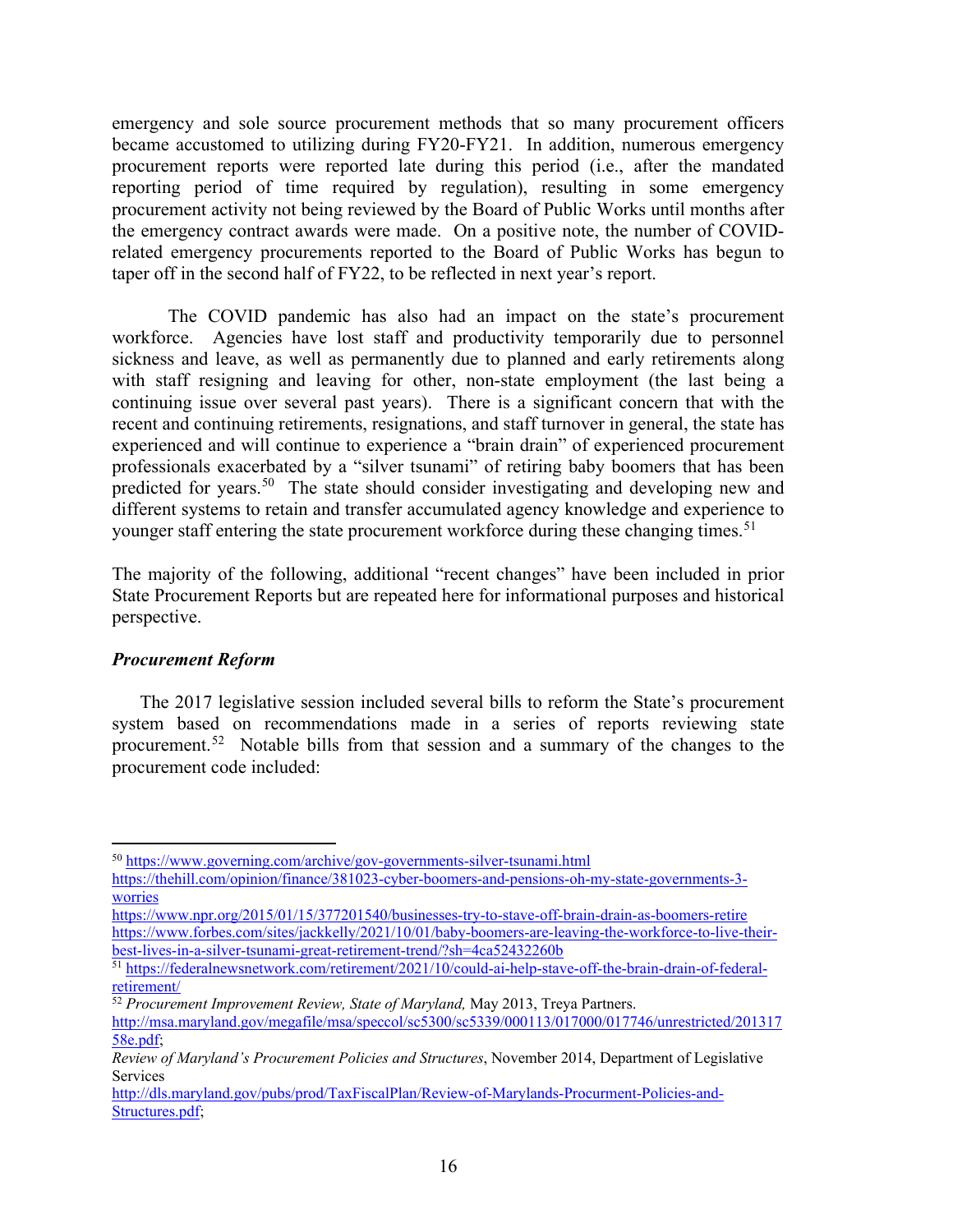- *HB1021 / CH 590 – Reorganization of State Procurement*
	- o Transferred the primary procurement authorities of the Departments of Budget and Management, Information Technology, and Public Safety and Correctional Services to the Department of General Services.
	- o Established a Chief Procurement Position (CPO) within the Department of General Services.
	- o Reorganized the Procurement Advisory Council (PAC) as the Procurement Improvement Council (PIC) with the CPO as the chair.
	- o Effective date for most statutory changes was October 1, 2019.
- *SB309 / CH438 – Small and Minority Business Participation*
	- o Expanded the Small Business Reserve Program, including establishing a 15% goal for all agencies.
	- o Incorporated the federal "60%" rule into the Minority Business Enterprise Program, allowing 60% of supply and material costs from an MBE to counted toward the State contract's MBE goal.
	- o Clarified the removal of MBEs from contracts for "good cause."
- *SB310 / CH587 – Promoting Efficiencies in State Procurement*
	- o Authorized the Departments of General Services, Transportation, and Budget and Management to utilize the master contracting procurement method.
	- o Repealed the General Professional Services Selection Board (GPSSB) and the Transportation Professional Services Selection Board (TPSSB) for review of architectural and engineering contracts.
- *SB311 / CH588 – Improving the Sate Procurement Oversight Structure*
	- o Repealed the statutory preference for using the competitive sealed bidding procurement method.
	- o Raised the threshold for small procurements from \$25,000 to \$50,000. Construction small procurement threshold raised from \$50,000 to \$100,000.

#### *eMaryland Marketplace*

In July 2017, the then-current contract with the eMaryland Marketplace service provider was extended for two years to July 27, 2019. During this period of time, the Department of General Services, Budget and Management, and Information Technology drafted a new solicitation for the procurement of a new eMaryland Marketplace information technology service contract. With participation by the Office of the

*Reforming State Procurement for Maryland Businesses* June 2016*,* One Maryland Blue Ribbon Commission [https://marylandassociationofcounties.files.wordpress.com/2016/07/reforming-state](https://marylandassociationofcounties.files.wordpress.com/2016/07/reforming-state-procurement-for-maryland-businesses.pdf)[procurement-for-maryland-businesses.pdf;](https://marylandassociationofcounties.files.wordpress.com/2016/07/reforming-state-procurement-for-maryland-businesses.pdf)

*Report of the Commission to Modernize State Procurement,* December 2016, Lt. Governor Boyd K. Rutherford, Chai[r https://governor.maryland.gov/ltgovernor/wp-](https://governor.maryland.gov/ltgovernor/wp-content/uploads/sites/2/2016/12/Commission-to-Modernize-State-Procurement-Final-Report-web.pdf)

[content/uploads/sites/2/2016/12/Commission-to-Modernize-State-Procurement-Final-Report-web.pdf](https://governor.maryland.gov/ltgovernor/wp-content/uploads/sites/2/2016/12/Commission-to-Modernize-State-Procurement-Final-Report-web.pdf)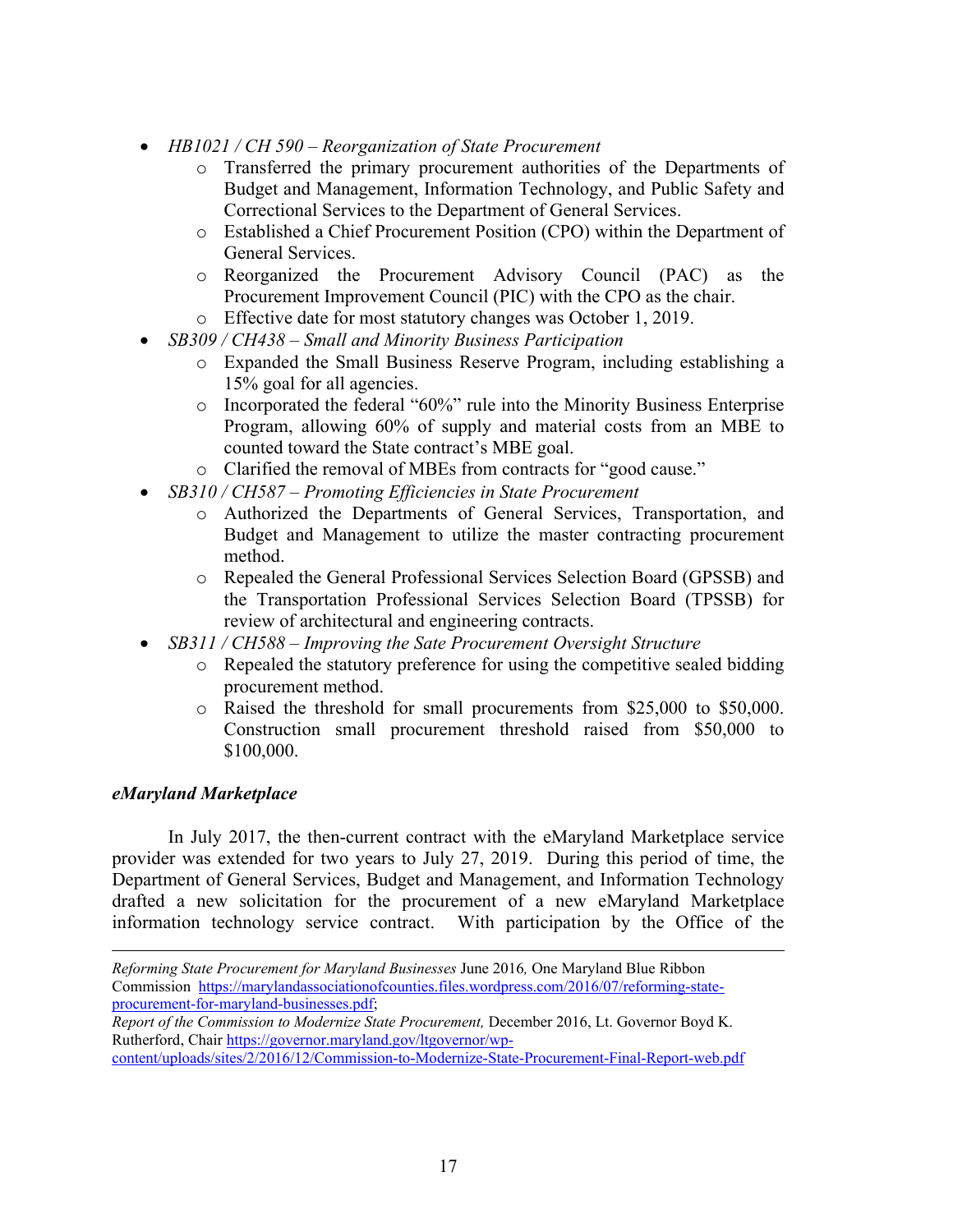Comptroller and the State Treasurer's Office, evaluation of proposals was conducted in 2018. A new contract award recommendation to Nitor Partners was approved by the Board of Public Works on March 6, 2019 in the amount of \$38 million, with services under the new contract starting in the summer of 2019. Branded as "eMaryland Marketplace Advantage" (eMMA), additional updates to the system were made during FY 2021 with the eventual end goal being a complete procure-to-pay eProcurement system.

#### *Procurement Manual*

Recommendation 4.2 of the Report of the Commission to Modernize State Procurement (2016) tasked a workgroup of designated State procurement staff to create and eventually distribute a State of Maryland Procurement Manual, as well as establish a system for periodically updating the Manual. This Manual is to promote standardized best practices for the planning, conducting, and completion of procurements, with an emphasis on consistent practices under the State's procurement regulations. It is to be electronically accessible for use by all State agencies and the business community and to be used in the development of a Maryland Procurement Training Curriculum (Recommendation 4.3 of the Report of the Commission to Modernize State Procurement – see below).

The Procurement Manual has been completed and published on the State's main procurement portal webpage.[53](#page-19-0) Continued development and use of this manual should provide consistency in procurement practices across all State agencies.

#### *Procurement Academy*

Recommendation 4.3 of the Report of the Commission to Modernize State Procurement advised that a Maryland Procurement Training Curriculum is to be developed from the Maryland Procurement Manual to train all procurement staff on the standardized best practices and COMAR interpretations for conducting procurements. Training content is to be tailored for classroom settings as well as online self-training modules, with the establishment of full-time centralized staff devoted to delivering training to State procurement staff. Online training modules are to be established with delivery via the State's centralized procurement website portal. Periodic hands-on training sessions are to be provided on various subject matter areas, and the Senior Procurement Advisory Group is to continue to provide training sessions based upon established curriculum. Updates to the training curriculum are to be made on an ongoing basis as updates are made to the Procurement Manual.

In response to this recommendation, the Department of General Services Office of State Procurement (DGS-OSP) has created the Maryland Procurement Academy (the Academy). The Academy comprises full-time staff, including a Chief Learning Officer, as well as a learning management system (LMS) for instructors and students to utilize to

<span id="page-19-0"></span><sup>53</sup> *Maryland Procurement Manual* [https://procurement.maryland.gov/maryland-procurement-manual-1](https://procurement.maryland.gov/maryland-procurement-manual-1-introduction-and-general-overview/) [introduction-and-general-overview/](https://procurement.maryland.gov/maryland-procurement-manual-1-introduction-and-general-overview/)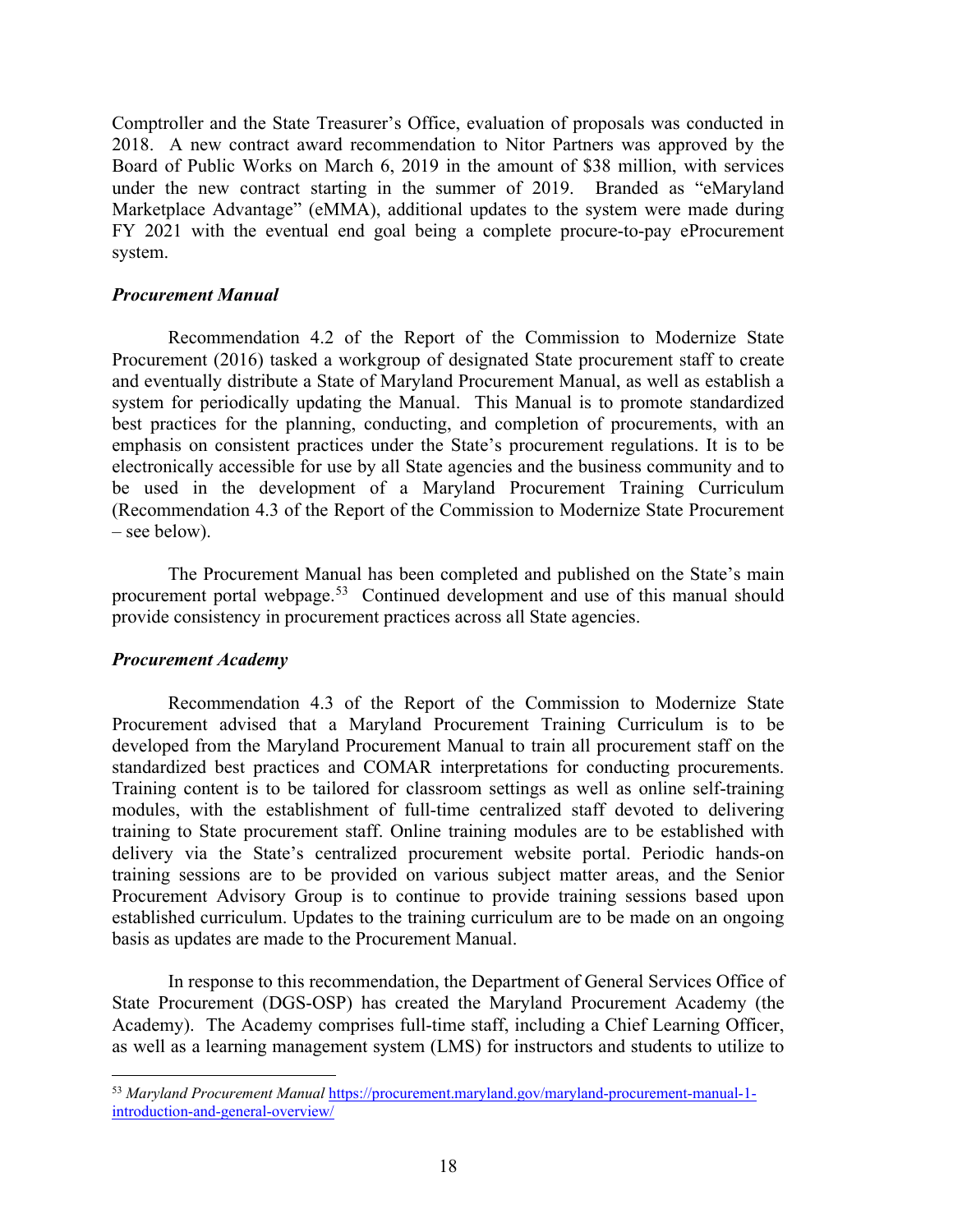access numerous courses and relevant training materials. Courses cover a wide variety of procurement subject matter including Maryland procurement law, eProcurement, solicitation construction, evaluation of bids and proposals, and contract administration and management. Students that complete the curriculum and pass the certification exam receive the designation of Certified Maryland Procurement Officer (CMPO).<sup>[54](#page-20-1)</sup>

As of January 1, 2022, 198 state employees in procurement-focused positions have participated in the Academy's training groups, with 171 passing the certification exam. A new training group of 36 candidates will begin the training in early 2022. The Academy is also working on identifying state employees that work in positions related to procurement so that those employees can receive additional training in their procurementrelated duties.

#### <span id="page-20-0"></span>**IX. LOOKING FORWARD**

#### *Recommendation to Improve MBE Vendor Participation and Compliance*

In response to concerns raised within the 2020 Joint Chairmen's Report regarding low levels of MBE participation rates,<sup>[55](#page-20-2)</sup> the BPW provided the following recommendation to include within the formal response from the Governor's Office of Small, Minority, and Women Business Affairs (GOSBA):

The Board of Public Works shares the budget committees' concerns regarding Minority Business Enterprise (MBE) participation rates and looks forward to ongoing work with GOSBA in order to help improve vendor participation in the MBE program and overall compliance with the State's MBE goal.

Through the coordinated efforts of BPW and GOSBA staff, recent changes to the MBE program's regulations have allowed for the waiving or curing of minor irregularities in vendor MBE affidavits submitted with procurement bid responses. Previously, bidders and their proposed MBE subcontractors were rejected outright for even trivial errors on their submitted MBE affidavits. The recent significant changes to the MBE regulations have resulted in fewer bidders and their proposed MBEs being rejected during the bid review process, directly impacting participation in the MBE program for the better.

In addition, the Procurement Advisor to the BPW continues to enhance communication between State units and the vendor community on procurement matters, including policies and procedures, vendor grievances, and MBE issues. The Board of Public Works Procurement Advisor has participated in several

<span id="page-20-1"></span><sup>54</sup> [https://procurement.maryland.gov/wp-](https://procurement.maryland.gov/wp-content/uploads/sites/12/2021/02/CMPO_Certification_Objectives_Program_Launch.pdf)

<span id="page-20-2"></span>[content/uploads/sites/12/2021/02/CMPO\\_Certification\\_Objectives\\_Program\\_Launch.pdf](https://procurement.maryland.gov/wp-content/uploads/sites/12/2021/02/CMPO_Certification_Objectives_Program_Launch.pdf) <sup>55</sup> *Joint Chairmen's Report on the Fiscal 2021 State Operating Budget (SB 190) and the State Capital Budget (SB 191) and Related Recommendations,* 23-24. <https://mgaleg.maryland.gov/Pubs/BudgetFiscal/2020rs-budget-docs-jcr.pdf>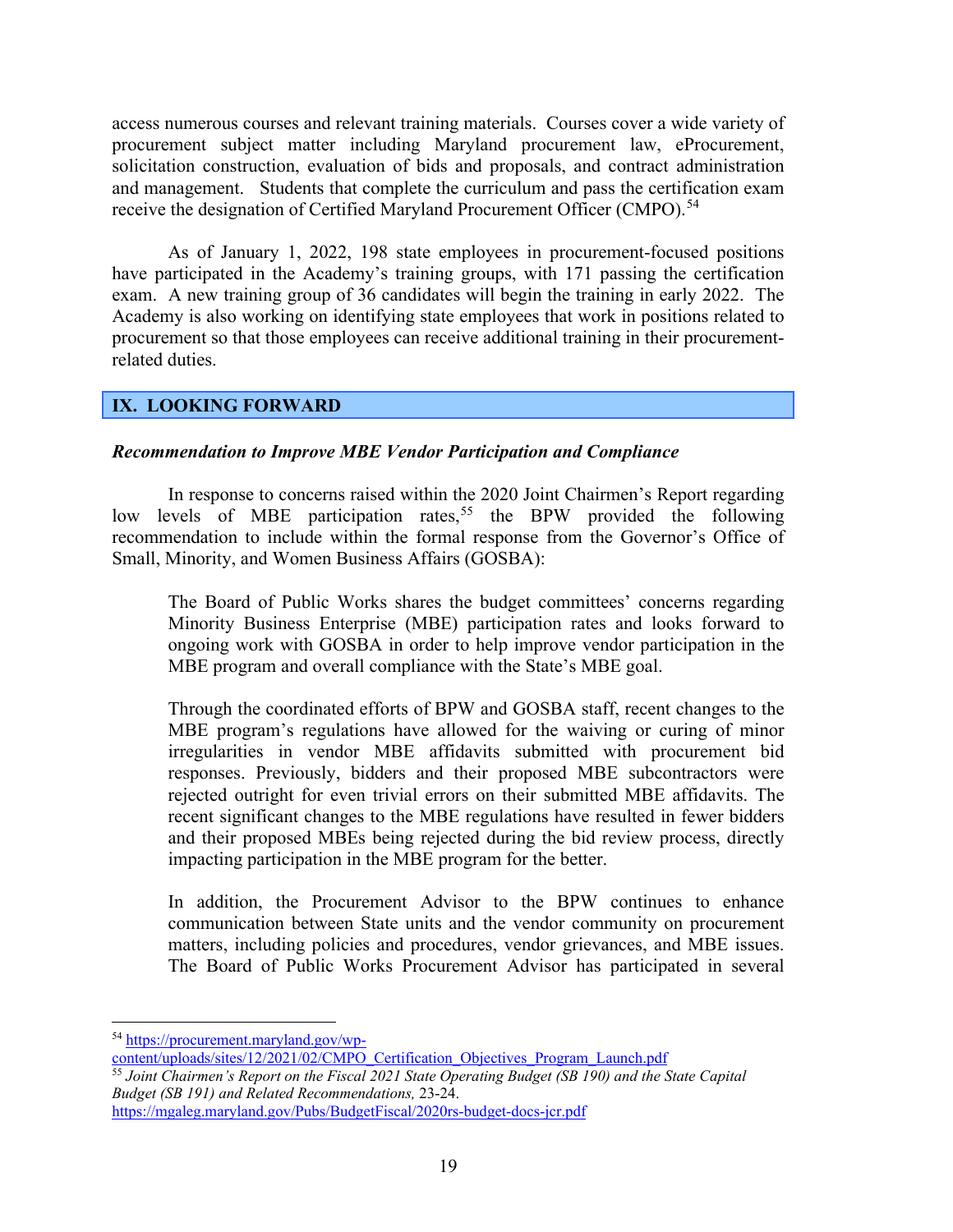conferences and workshops coordinated by GOSBA to increase awareness of and vendor participation in the State's MBE program.

While many state contracts include MBE goals close to the State's goal of 29%, too few prime contractors meet or exceed their agreed-to contract MBE participation goals. Therefore, in the next annual Procurement Advisor's Report, the Procurement Advisor plans to propose that agencies use additional tracking measures designed to catch declining MBE participation rates in State contracts, notify prime contractors of declining MBE participation, and alert State agencies to take action to rectify declining MBE participation before contracts expire. This proposal would require agencies to set periodic milestones across the entire term of a contract for which to check the status of contractor MBE participation at each set milestone. If MBE participation is below the contractor's MBE commitment at that point in time, the contractor would be notified and warned to take action to increase participation. If the MBE participation was below a specific percentage threshold, the agency would be advised to take action as permissible under the law, including potentially assessing liquidated damages against the prime contractor, contemplating the addition of MBE subcontractors to the contract to increase participation, or possibly terminating the contract due to the contractor's failure to meet its MBE commitment.

Going forward, the BPW will continue serve as a resource for GOSBA as the agency examines procurement practices that affect small, minority, and women business enterprises and identifies policies that would improve small, minority, and women business enterprise participation rates.

The following recommendation was included in the Fiscal Year 2020 State Procurement Report and is reiterated in this report:

Expanding further, the Procurement Advisor recommends that GOSBA coordinate discussions with state procurement units to develop a system of setting contract milestones for contracts with MBE goals in order to track and improve MBE participation. These initial discussions could be initiated through the Procurement Improvement Council (PIC) and the Senior Procurement Advisory Group (SPAG), and the actual development of contract MBE participation milestones could take place during the Procurement Review Group (PRG) process during which the actual MBE goals are established.

As the duration and scope of work in each contract varies, a one-size-fits-all approach to setting milestones will likely not work. While some contracts may be able to include regular periodic milestones, such as once every six or 12 months in a multi-year services contract, other contracts may only include MBE participation opportunities during specific stages of the contract (ex. not during early development/transition phases, or only during actual construction and post-development phases). Therefore, it would be dependent upon the procuring agency to match the series of MBE participation check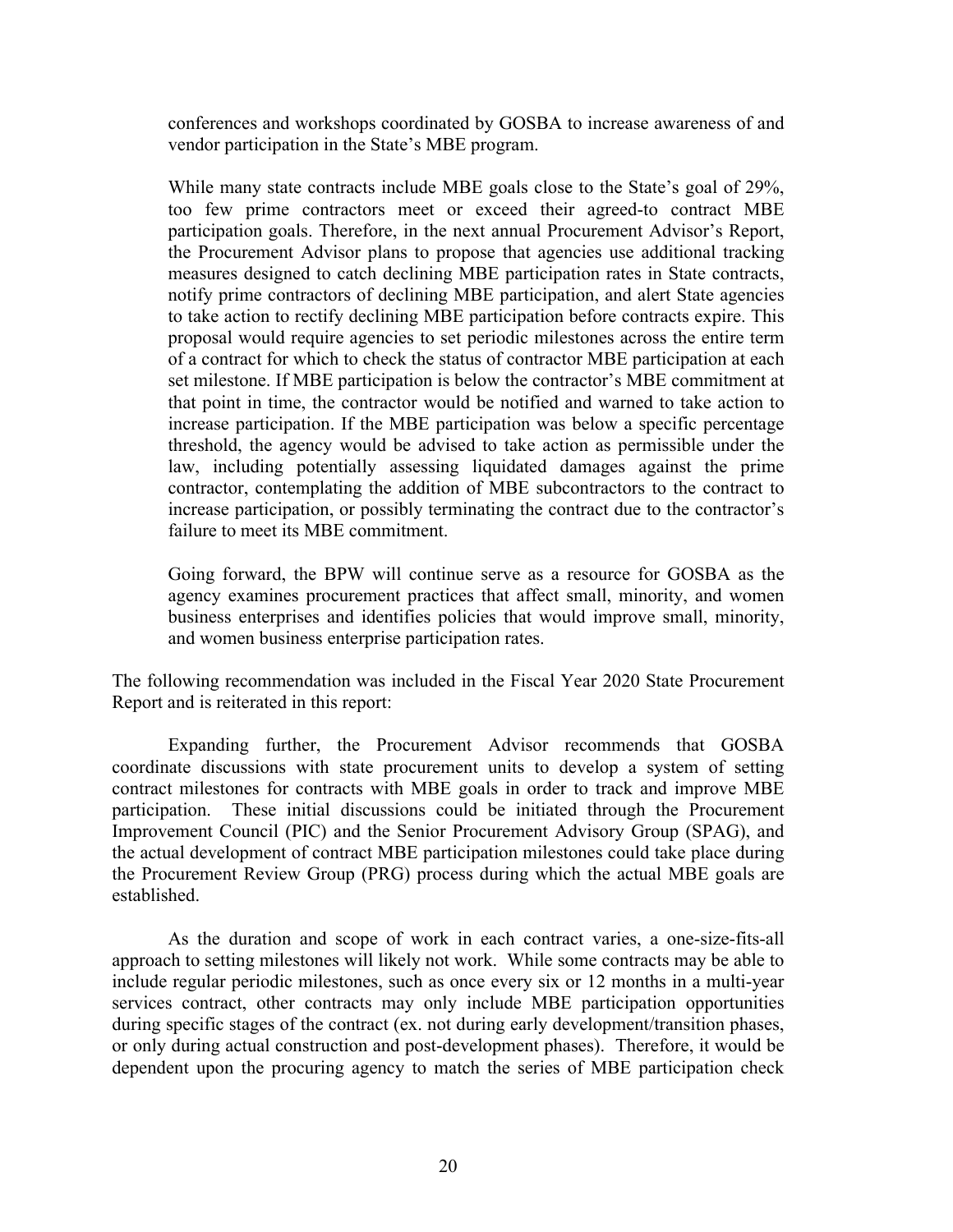milestones with the various phases of the contract's scope of work, for the entire life of the contract.

Once a set of milestones is established for a contract, the contracting agency would be required to report to GOSBA the current MBE participation at the time of each milestone. If the MBE participation is beneath the contractor's stated commitment or not within a set percentage threshold of that commitment as determined by GOSBA, then GOSBA would direct the contracting agency to take action to improve the MBE participation if the agency has not already done so.

As stated above, there are several available tools to help improve low MBE participation before contracts expire, and additional measures may be permissible depending on the terms of the contract. Correcting low MBE percentage has not always been a high priority in contract management, and so agencies should be directed to take a firmer approach with contractors when MBE participation is lacking. Each contractor has made a commitment to a specific percentage of MBE participation when it submitted its bid/proposal and signed the state contract. Therefore, each contractor should be held accountable to the commitments it has made as with any other contract provision.

#### *Conclusion*

The Board of Public Works looks forward to working with the General Assembly and procuring agencies to identify additional best practices for State procurement, recommendations and potential changes to the procurement law, and to assist in the training and consistent application of those best practices and new laws.